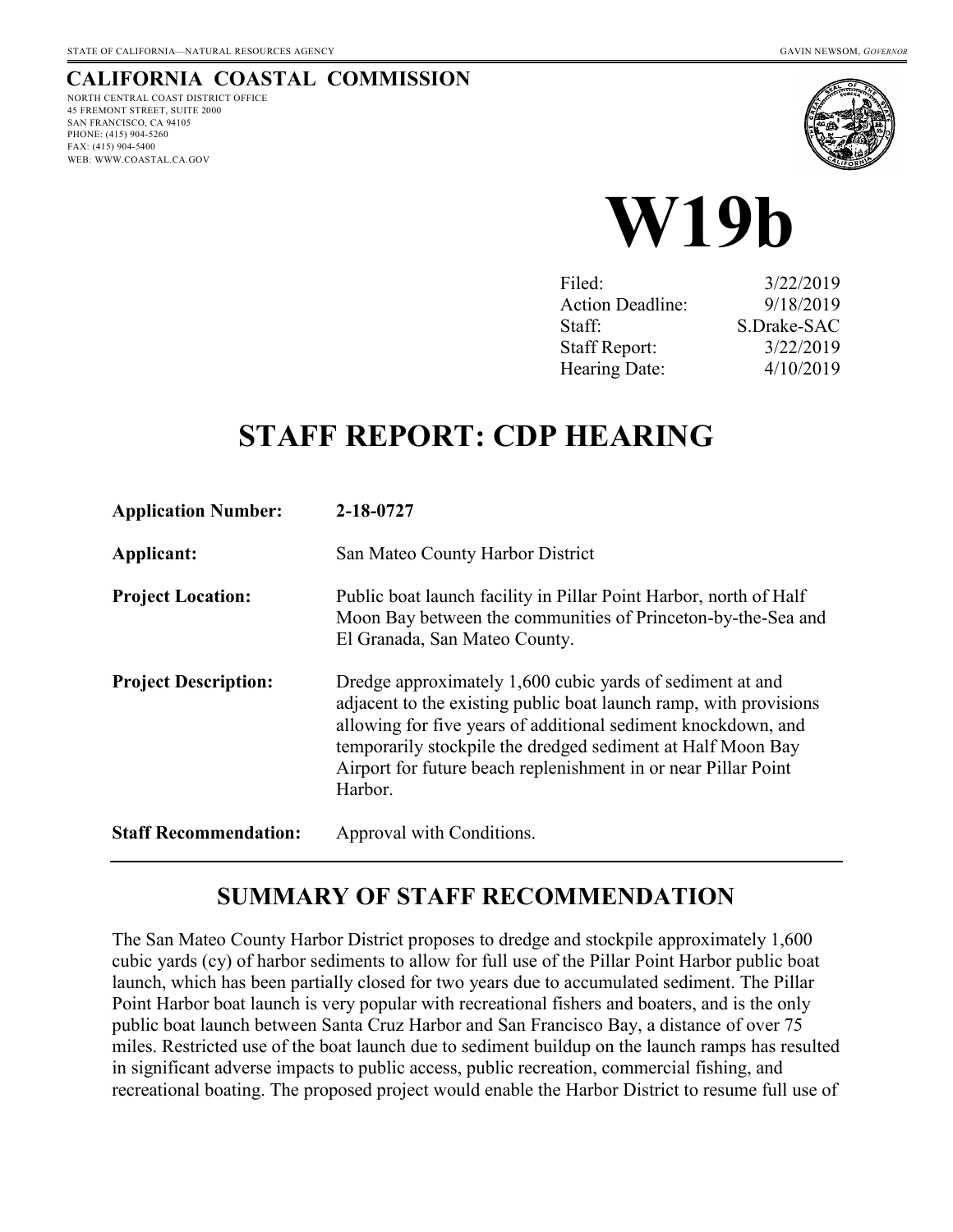the boat launch by dredging approximately 1,600 cubic yards of sediment from the area at and around the ramps. The dredged sediment would then be transported approximately 1.5 miles upcoast to Half Moon Bay Airport, where it would be temporarily stockpiled for future beach replenishment projects in the Pillar Point Harbor area. The permit would also allow the Harbor District to perform in-place sediment knockdown at the boat launch area for a period of five years, as an interim measure to address minor sediment build-up until more significant dredging might be necessary at a later date.

The Coastal Act allows for dredging of harbor waters in order to maintain depths necessary for navigation where there is no feasible less environmentally damaging alternative and where feasible mitigation measures have been provided to minimize adverse environmental effects. The Coastal Act also encourages beneficial reuse of dredged sediment for beach replenishment where appropriate. The proposed project would allow the public to resume full use of the boat launch in time for the popular summer fishing and recreational boating seasons, and would provide approximately 1,600 cubic yards of sandy material for future beach replenishment, which the Harbor District is currently pursuing and planning for (and which would be the subject of future CDPs). This approach will address the Applicant's immediate need of resuming full public use of the boat launch, while providing additional time for the Harbor District to plan and obtain permits for a programmatic plan for sediment dredging and beach replenishment within the Pillar Point Harbor area, an effort on which staff has been working collaboratively with the Harbor District and other partners for many years. The proposed project will support Coastal Act priority coastal-dependent commercial fishing and recreational boating uses, consistent with these Coastal Act objectives. The proposed project has also been designed and conditioned to include best management practices for dredging, stockpiling, and sediment knockdown activities in order to avoid and minimize impacts to coastal resources consistent with Coastal Act policies requiring the protection of marine resources, wetlands, coastal water quality, and other coastal resources.

In short, the District's proposed dredging is necessary and appropriate to protect and provide for recreational boating and commercial and recreational fishing activities, which are priority Coastal Act uses; it will avoid and otherwise limit adverse impacts to coastal marine resources and water quality; and it will protect and enhance public access, recreation, and other coastal resources to the maximum extent feasible.

Staff recommends that the **Commission approve a CDP with conditions**. The motions and resolutions to act on this recommendation follow below on page 4.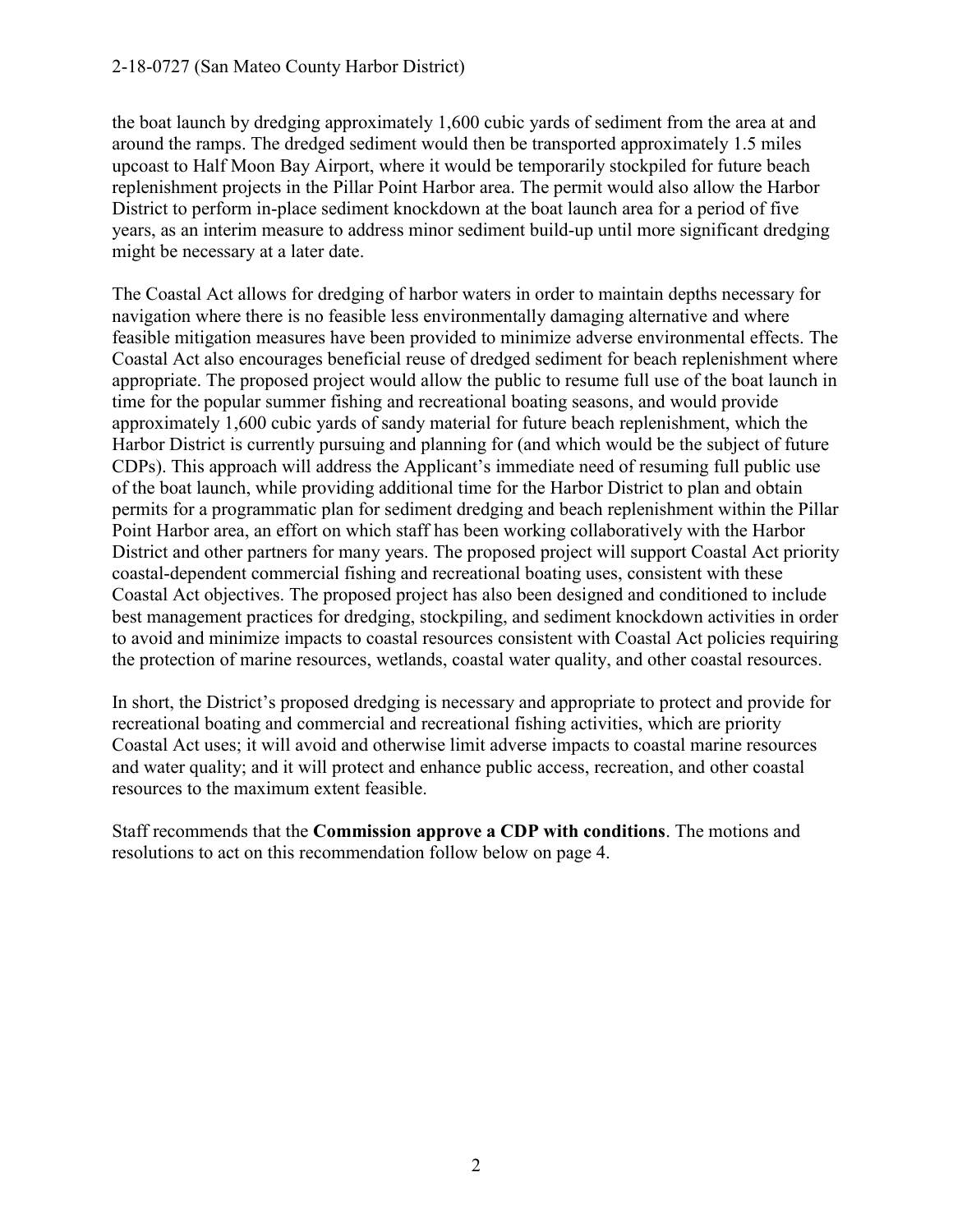## **TABLE OF CONTENTS**

| 21 |
|----|
|    |
|    |

### **APPENDICES**

Appendix A – Substantive File Documents

Appendix B – Staff Contact with Agencies and Groups

### **EXHIBITS**

- Exhibit 1 Region Map
- Exhibit 2 Project Location Map
- Exhibit 3 Project Site Photos
- Exhibit 4 Stockpiling Site Aerial
- Exhibit 5 Project Plans
- Exhibit 6 Technical Specification
- [Exhibit 7 Letter, California Fish and Game Commission \(Aug. 16, 2017\)](https://documents.coastal.ca.gov/reports/2019/4/W19b/W19b-4-2019-exhibits.pdf)
- Exhibit 8 2013 Dredge Photos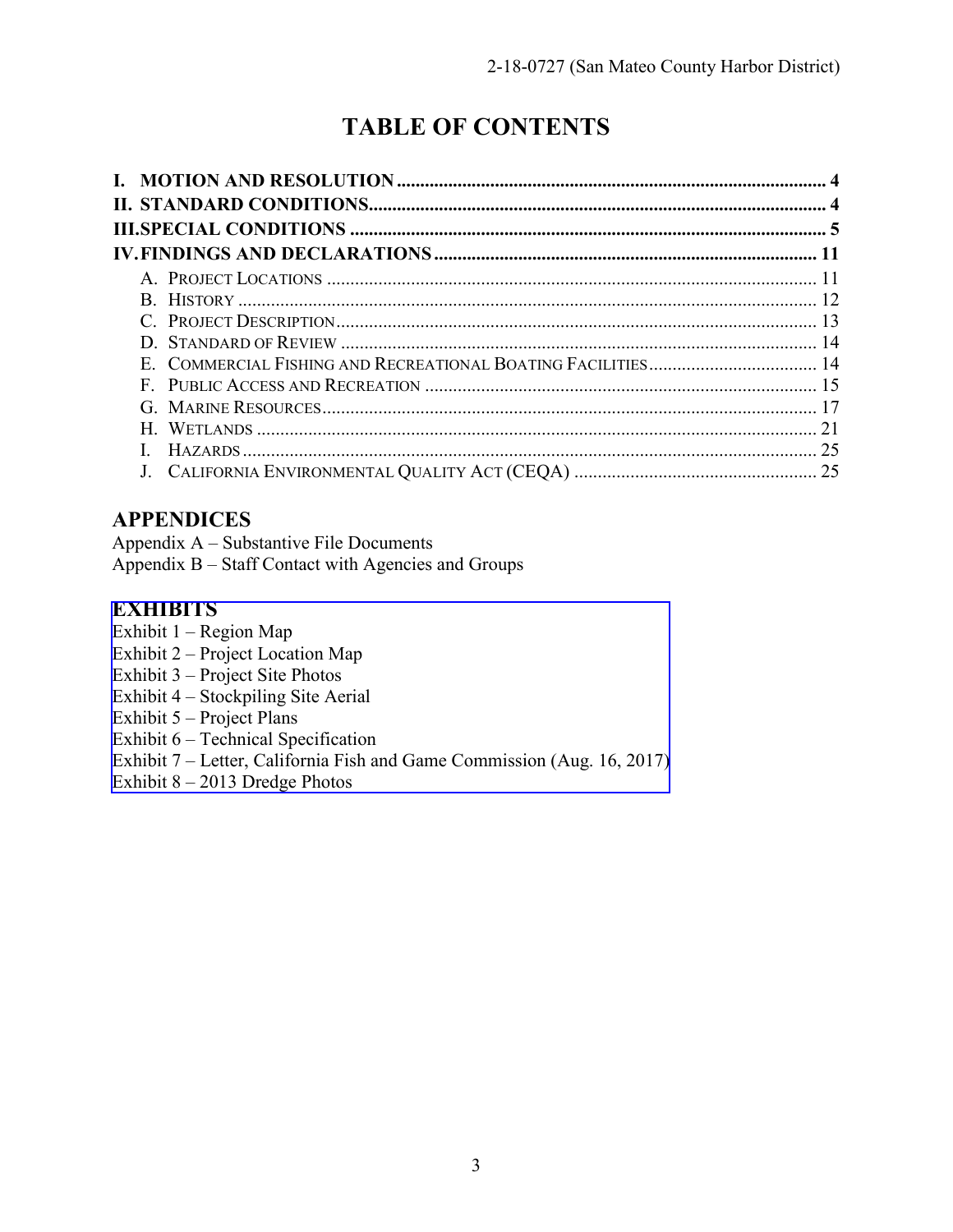### **I. MOTION AND RESOLUTION**

Staff recommends that the Commission, after public hearing, **approve** a coastal development permit for the proposed development. To implement this recommendation, staff recommends a **YES** vote on the following motion. Passage of this motion will result in approval of the CDP as conditioned and adoption of the following resolution and findings. The motion passes only by affirmative vote of a majority of the Commissioners present.

*Motion: I move that the Commission approve Coastal Development Permit Number 2- 18-0727 pursuant to the staff recommendation, and I recommend a yes vote.* 

*Resolution to Approve CDP: The Commission hereby approves Coastal Development Permit Number 2-18-0727 and adopts the findings set forth below on grounds that the development as conditioned will be in conformity with the policies of Chapter 3 of the Coastal Act. Approval of the permit complies with the California Environmental Quality Act because either 1) feasible mitigation measures and/or alternatives have been incorporated to substantially lessen any significant adverse effects of the development on the environment, or 2) there are no further feasible mitigation measures or alternatives that would substantially lessen any significant adverse impacts of the development on the environment.* 

### **II. STANDARD CONDITIONS**

This permit is granted subject to the following standard conditions:

- 1. **Notice of Receipt and Acknowledgment**. The permit is not valid and development shall not commence until a copy of the permit, signed by the Permittee or authorized agent, acknowledging receipt of the permit and acceptance of the terms and conditions, is returned to the Commission office.
- 2. **Expiration.** If development has not commenced, the permit will expire two years from the date on which the Commission voted on the application. Development shall be pursued in a diligent manner and completed in a reasonable period of time. Application for an extension of the permit must be made prior to the expiration date.
- 3. **Interpretation.** Any questions of intent or interpretation of any condition will be resolved by the Executive Director or the Commission.
- 4. **Assignment.** The permit may be assigned to any qualified person, provided assignee files with the Commission an affidavit accepting all terms and conditions of the permit.
- 5. **Terms and Conditions Run with the Land.** These terms and conditions shall be perpetual, and it is the intention of the Commission and the Permittee to bind all future owners and possessors of the subject property to the terms and conditions.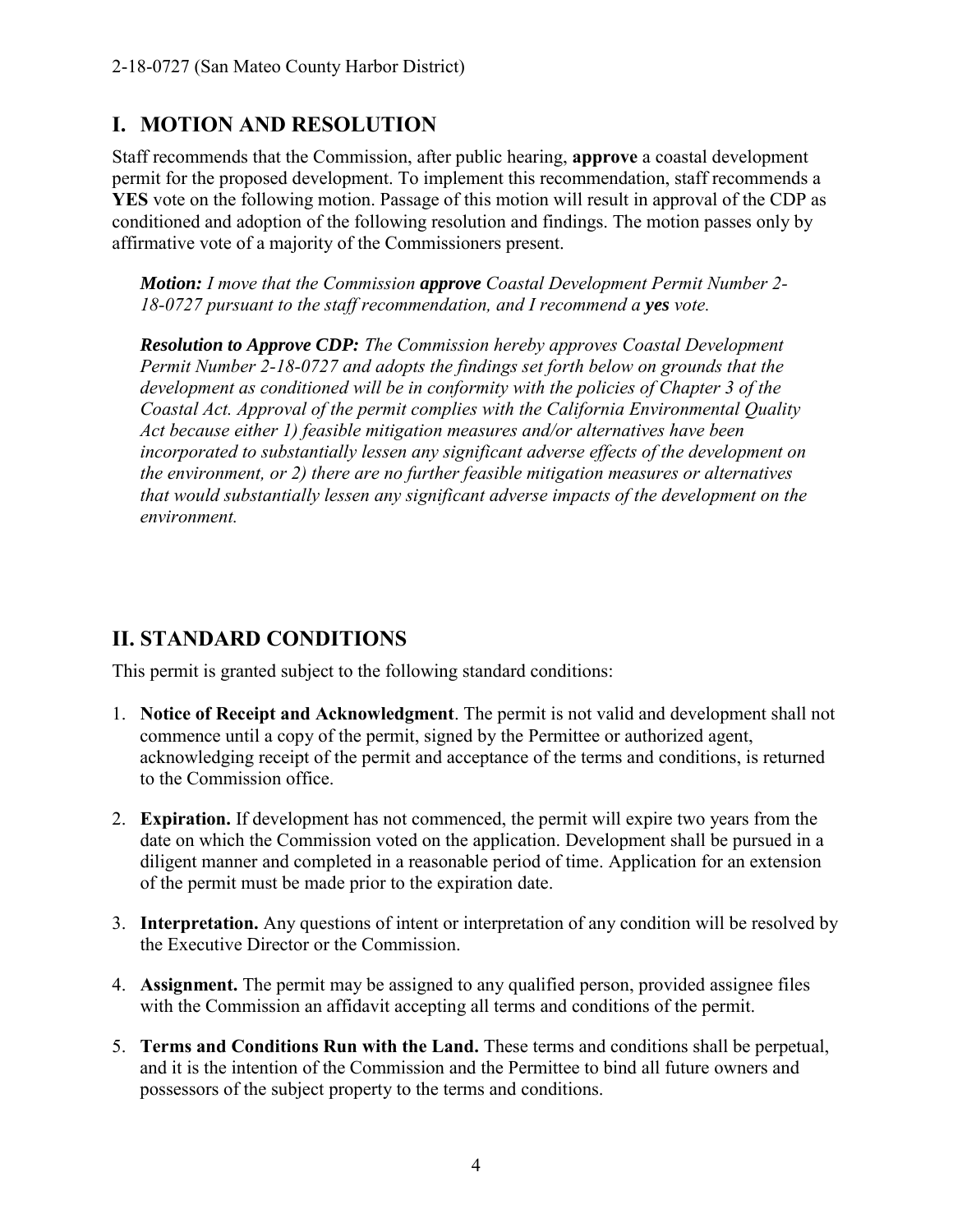### **III. SPECIAL CONDITIONS**

This permit is granted subject to the following special conditions:

- **1. Approved Project and Permit Term.** This CDP authorizes: (1) a one-time dredging of 1,600 cubic yards of sediment from the area in and around the Pillar Point Harbor public boat launch ramps, as further described in the construction requirements (see **Special Condition 2**) and Dredging Operations Plan (see **Special Condition 3**) and as shown in the proposed project plans (see **Exhibits 5**) and technical specifications (see **Exhibit 6**); with temporary stockpiling of the dredged sediment material at Half Moon Bay Airport (see **Special Condition 2**), as described in County Permit Agreement No. 5400 between the Applicant and San Mateo County; and (2) in-place sediment knockdown in and around the public boat launch (**Special Condition 8**), as an interim measure that may be employed for five years from the date of Commission approval of this permit (April 10, 2019 to April 10, 2024), or until additional dredging of the boat launch is necessary, whichever comes first, all consistent with the terms and conditions of this CDP.
- **2. Construction Requirements.** The Permittee shall undertake construction in accordance with following construction requirements:
	- **(a) Construction Areas.** Areas within which construction activities and staging are to take place shall be minimized in size and shall be sited and designed to avoid impacts on coastal waters and marine life, and to the extent feasible, public access to the water and shoreline. Construction (including but not limited to dredging activities, and materials and/or equipment storage) is prohibited outside of the defined construction, staging, and storage areas.
	- **(b) Construction Methods and Timing.** Methods shall be used to keep the construction areas, separated from public recreational use areas (including using unobtrusive fencing or equivalent measures to delineate construction areas). All work shall take place during daylight hours (i.e., one hour before sunrise to one hour after sunset), and lighting of the work area is prohibited.
	- **(c) Construction Best Management Practices (BMPs).** Construction BMPs shall be used during construction to protect coastal water quality, including the following:
		- **1.** Silt fences, straw wattles, or equivalent apparatus shall be installed at the perimeter of the construction site to prevent construction-related runoff or sediment from discharging to coastal waters or to areas that would eventually transport such discharge to coastal waters;
		- **2.** Equipment washing, refueling, or servicing shall take place at least 50 feet from the water's edge;
		- **3.** All construction equipment shall be inspected and maintained at an off-site location to prevent leaks and spills of hazardous materials at the project site;
		- **4.** The contractor shall ensure that good construction housekeeping controls and procedures are maintained at all times (e.g., clean up all leaks, drips, and other spills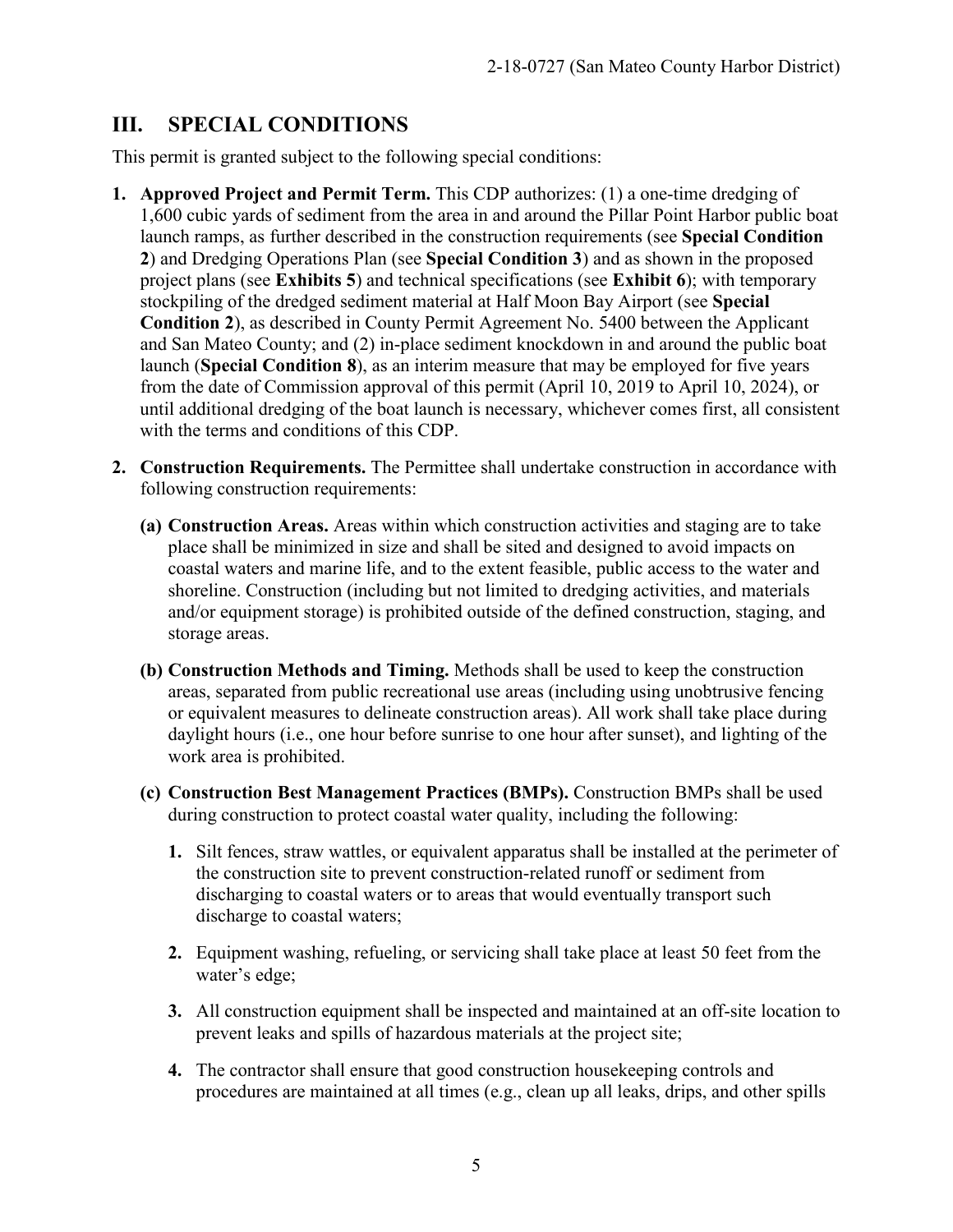immediately; keep materials covered and out of the rain (including covering exposed piles of soil and wastes); dispose of all wastes properly; place trash receptacles on site for that purpose; cover open trash receptacles during wet weather; and remove all construction debris from the site); and

- **5.** All erosion and sediment controls shall be in place prior to the commencement of construction as well as at the end of each work day.
- **(d) Dredging Best Management Practices (BMPs).** The approved dredging activities shall be carried out in compliance with BMPs that include the following:
	- **1.** No project debris or waste shall be placed or stored where it may enter harbor or ocean waters, a storm drain, sensitive habitat, or be exposed to wave, wind, rain, or tidal erosion or dispersion;
	- **2.** A silt curtain (and floating containment boom, if necessary) shall be installed around the in-water dredge area to control and limit the extent of turbidity/suspended sediment caused by the dredging, as follows:
		- **A.** The silt curtain shall be installed with a sufficient number of anchors in locations as shown on Project Plan Sheet C1, dated February 19, 2019 (see **Exhibit 5**);
		- **B.** The silt curtain shall be maintained to confine any sediment, suspended oil, and or debris within the work area during dredging activity/operations; and
		- **C.** The silt curtain shall be maintained in place and shall be inspected daily at a minimum to ensure it is in place and functioning effectively.
	- **3.** Dredging shall be conducted using a clamshell or bucket dredge attached to a longreach excavator;
	- **4.** Dredging shall be executed as quickly as practicable to limit the duration of any impacts to water quality;
	- **5.** No discharge of overflow or decant water (water that has separated from sludge) is permitted (except incidental spillage from the dredging);
	- **6.** Temporary barriers, such as berms, dikes, silt fences, straw bales, or sandbags shall be installed around the dewatering site to prevent contact with stormwater;
	- **7.** Project equipment, vehicles, or other machinery not essential to the dredging shall not be allowed at any time to enter harbor waters or the intertidal zone;
	- **8.** Dredging operations, including transport of dredge materials shall not interfere with the public's ability to access the shoreline; and
	- **9.** After completion of dredging activities, dredge material shall remain at the dewatering site for the minimum time necessary to dewater sufficiently, and for no more than ten days.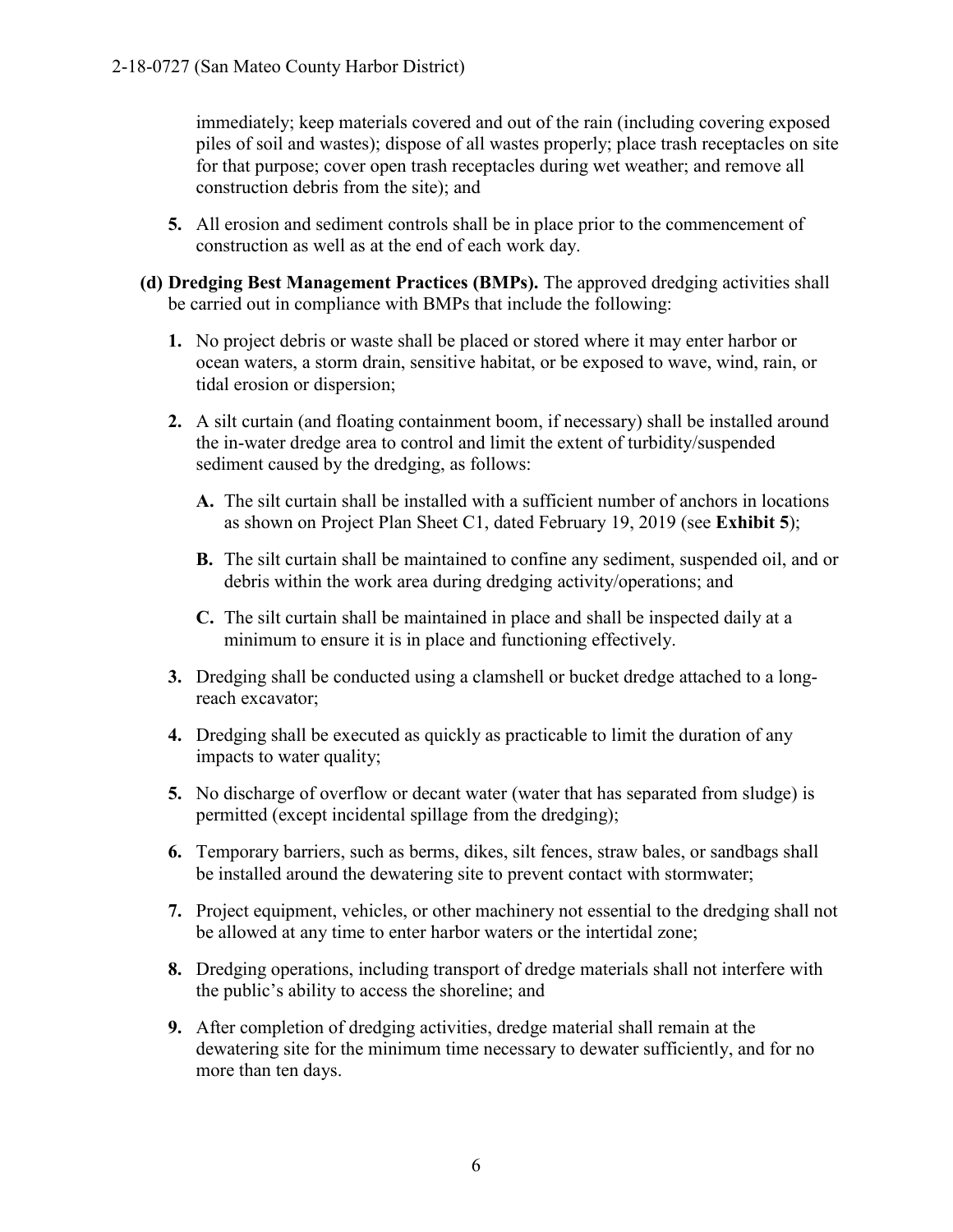- **(e) Stockpiling Best Management Practices (BMPs).** The approved stockpiling activities shall be carried out in compliance with BMPs that include at least the following:
	- **1.** No material will be permitted to overflow, leak, spill, or discharge from project equipment or trucks transporting dredge material to the stockpile site;
	- **2.** A secure protective membrane shall be secured on top of the entire site prior to placement of the dredged sand to prevent water (or potential contaminants, if any) from being absorbed by the ground;
	- **3.** A secure cover shall be secured over the material, sediment, and sand on all sides, and all dredged materials shall be located away from drain inlets, waterways, drainage ditches, and wetlands; to prevent water from being absorbed by the ground; and
	- **4.** Temporary barriers, such as berms, dikes, silt fences, straw bales, or sandbags will be installed around the stockpile perimeter to prevent contact with stormwater.
- **(f) Construction Site Documents.** Copies of the signed coastal development permit shall be maintained in a conspicuous location at the construction job site at all times, and that such copies are available for public review upon request. All persons involved with the construction shall be briefed on the content and meaning of the CDP (including explicitly its terms and conditions) and the approved Construction Plan, and the public review requirements applicable to them, prior to commencement of construction.
- **(g) Construction Coordinator.** A construction coordinator shall be designated to be contacted during construction should questions arise regarding the construction (in case of both regular inquiries and emergencies), and their contact information (i.e., address, telephone numbers, etc.) including, at a minimum, a telephone number that will be made available 24 hours a day for the duration of construction, shall be conspicuously posted at the job site where such contact information is readily visible from public viewing areas while still minimizing impacts to public views, along with indication that the construction coordinator should be contacted in case of questions regarding the construction (in case of both regular inquiries and emergencies). The construction coordinator shall record the contact information (e.g., address, e-mail, phone number, etc.) and nature of all complaints received regarding the construction, and shall investigate complaints and take remedial action, if necessary, within 24 hours of receipt of the complaint or inquiry. All complaints and all actions taken in response shall be summarized and provided to the Executive Director on at least a weekly basis.
- **(h) Construction Specifications.** All construction specifications and materials shall include appropriate penalty provisions that require remediation for any work done inconsistent with the terms and conditions of the CDP.
- **(i) Notification.** The Permittee shall notify planning staff of the Coastal Commission's North Central Coast District Office at least 10 working days in advance of commencement of any approved dredge or sediment knockdown activities performed pursuant to this CDP. Notification shall be in writing or via personal telephone call with written follow-up.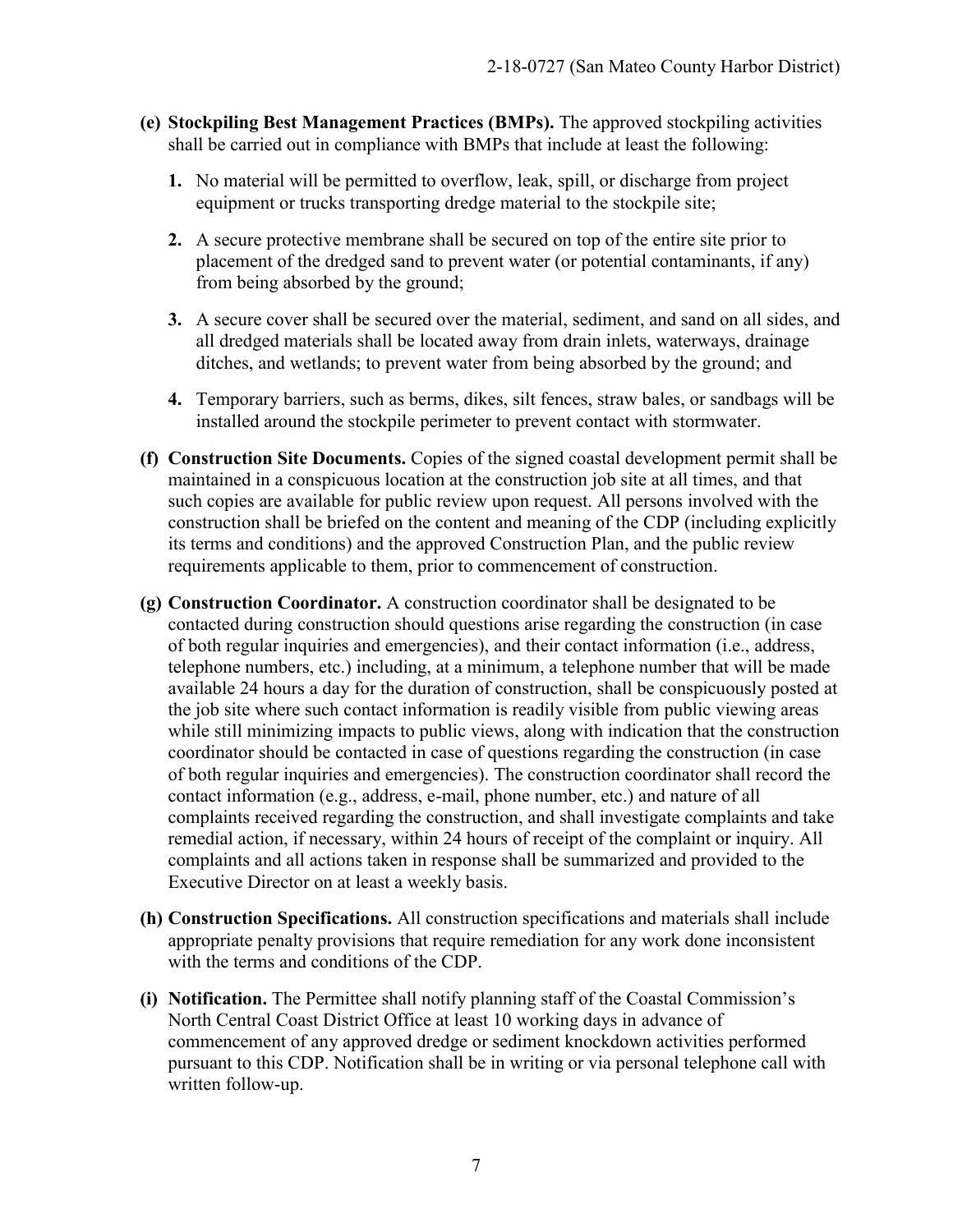- **(j)** Minor adjustments to the above Construction Requirements may be allowed by the Executive Director if such adjustments: (1) are deemed reasonable and necessary; and (2) do not adversely impact coastal resources. All requirements above shall be enforceable components of this CDP. The Permittee shall undertake development in conformance with this condition and the above Construction Requirements, unless the Commission amends this CDP or the Executive Director provides a written determination that no amendment is legally required for any proposed minor deviations.
- **3. Dredging Operations and Solid Debris Management Plans.** PRIOR TO ISSUANCE OF THE CDP**,** the Permittee shall submit to the Executive Director for review and written approval:
	- **(a)** A Dredging Operations Plan (DOP) that includes plans showing the specific area(s) and volume(s) to be dredged.
	- **(b)** A Solid Debris Management Plan to ensure that solid debris generated during dredging or any other aspect of the work is retained and properly disposed. At a minimum, the plan shall include:
		- **1.** Source and type of debris and solid waste;
		- **2.** Method to retrieve and dispose of debris and solid waste;
		- **3.** Legal upland site for disposal of debris and solid waste; and
		- **4.** Removal of all debris from the work area each day.
- **4. Eelgrass Protection.** PRIOR TO ISSUANCE OF THE CDP, the Permittee shall submit a bathymetric map with at least 1-foot resolution, showing the offshore eelgrass bed. Such mapping shall define the location of the eelgrass relative to the dredge site and show the aerial extent of the bed.
- **5. Requirements of and Coordination with Resource Agencies.** The Permittee shall comply with all requirements, requests, and mitigation measures from U.S. Fish and Wildlife Service (USFWS), Monterey Bay National Marine Sanctuary (MBNMS), California Department of Fish and Wildlife (CDFW), the affiliated Regional Water Quality Control Board (RWQCB), and California State Lands Commission (SLC) with respect to preservation and protection of water quality and marine resources. Any change to the approved project that may be required by the listed agencies shall be submitted to the Executive Director in order to determine if the proposed change shall require an amendment to this CDP pursuant to the requirements of the Coastal Act and the California Code of Regulations.
- **6. Other Agency Requirements.** PRIOR TO COMMENCEMENT OF DREDGING AND STOCKPILING OPERATIONS, the Permittee shall submit to the Executive Director for review a copy of a valid permit, letter of permission, or evidence that no permit is necessary from applicable entities including the following agencies: U.S. Army Corps of Engineers, U.S. EPA, USFWS, MBNMS, RWQCB, CDFW, SLC, and San Mateo County.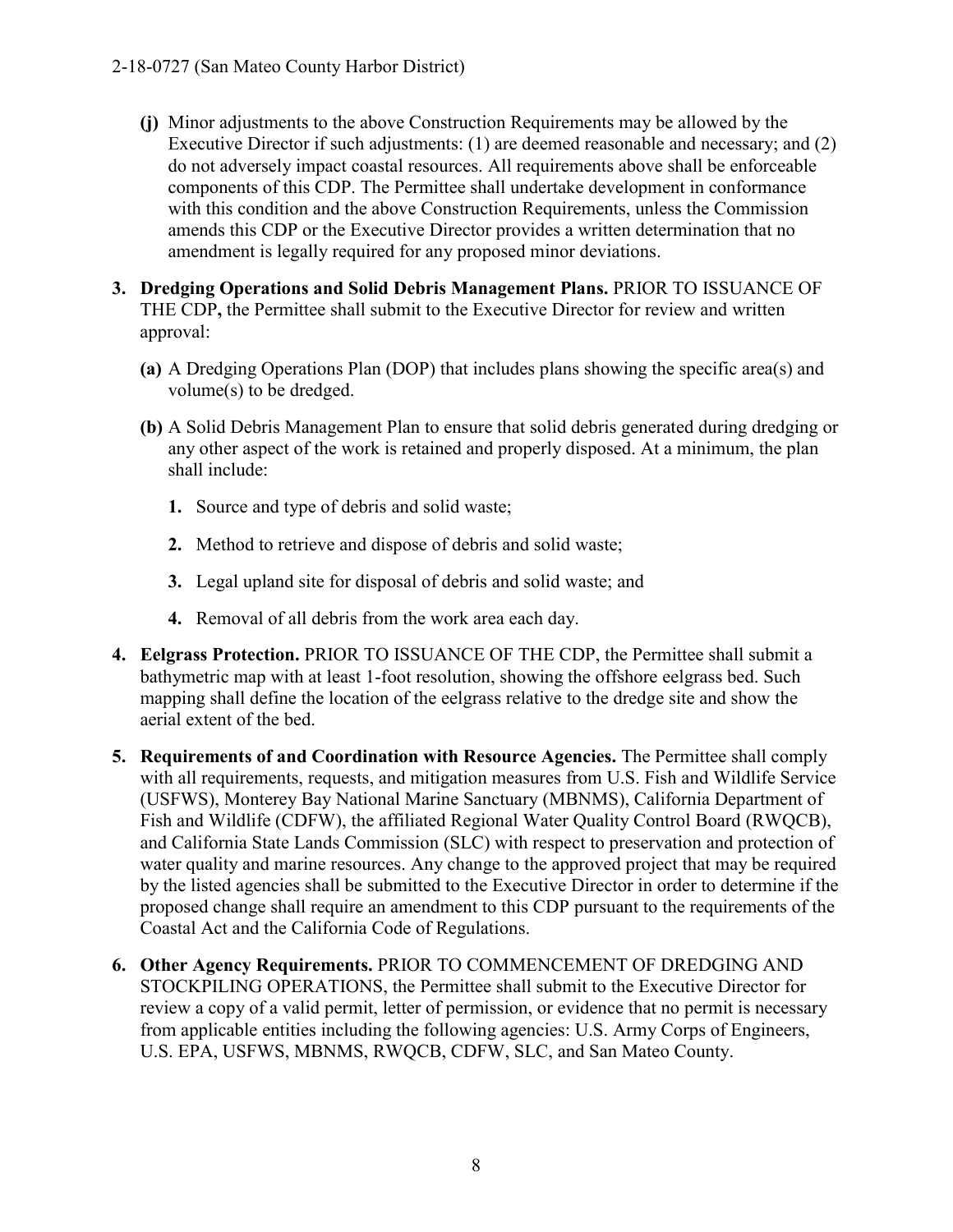- **7. Beneficial Use of Dredge Materials/Sediment.** All dredged and stockpiled sediment that is identified as being suitable for beach placement shall be reused within Pillar Point Harbor or at Surfers Beach by April 10, 2024, and shall be authorized under a separate review and CDP process.
- **8. Sediment Knockdown.** Future in-place sediment knockdown on and around the Pillar Point Harbor public boat launch is allowed subject to the following terms for five (5) years from the date of approval of this CDP:
	- **(a) Sediment Knockdown.** "Sediment knockdown," for purposes of this CDP, means inplace knockdown of accumulated sediment and minor shoaling from the area immediately at and around the Pillar Point Harbor public boat launch, commensurate to the area of the dredging permitted by this CDP. "Sediment knockdown" does not include any disruption of sediment beyond the footprint of the dredging permitted by this CDP. The sediment knockdown permitted by the CDP is understood to be an interim measure to facilitate operation of the public boat launch until future dredging is required and permitted.
	- **(b) Sediment Knockdown Best Management Practices (BMPs).** Future sediment knockdown shall be carried out in compliance with BMPs that include at least the following:
		- **1.** Equipment washing, refueling, and servicing shall take place at least 50 feet from the water's edge;
		- **2.** All construction equipment shall be inspected and maintained at an off-site location to prevent leaks and spills of hazardous materials at the project site;
		- **3.** The Permittee shall ensure that good construction housekeeping controls and procedures are maintained at all times (e.g., clean up all leaks, drips, and other spills immediately; keep materials covered and out of the rain (including covering exposed piles of soil and wastes); dispose of all wastes properly; place trash receptacles on site for that purpose; cover open trash receptacles during wet weather; and remove all construction debris from the site);
		- **4.** No project debris or waste shall be placed of stored where it may enter harbor or ocean waters, a storm drain, sensitive habitat, or be exposed to wave, wind, rain, or tidal erosion or dispersion;
		- **5.** Sediment knockdown shall be conducted using a clamshell or bucket dredge attached to a long-reach excavator; and
		- **6.** Sediment knockdown shall be executed as quickly as practicable to limit the duration of any impacts to water quality.

#### **(c) Protection of Eelgrass from Sediment Knockdown.**

**1. Surveys.** An eelgrass **s**urvey shall be performed in advance of all sediment knockdown activities. Surveys shall follow National Marine Fisheries Service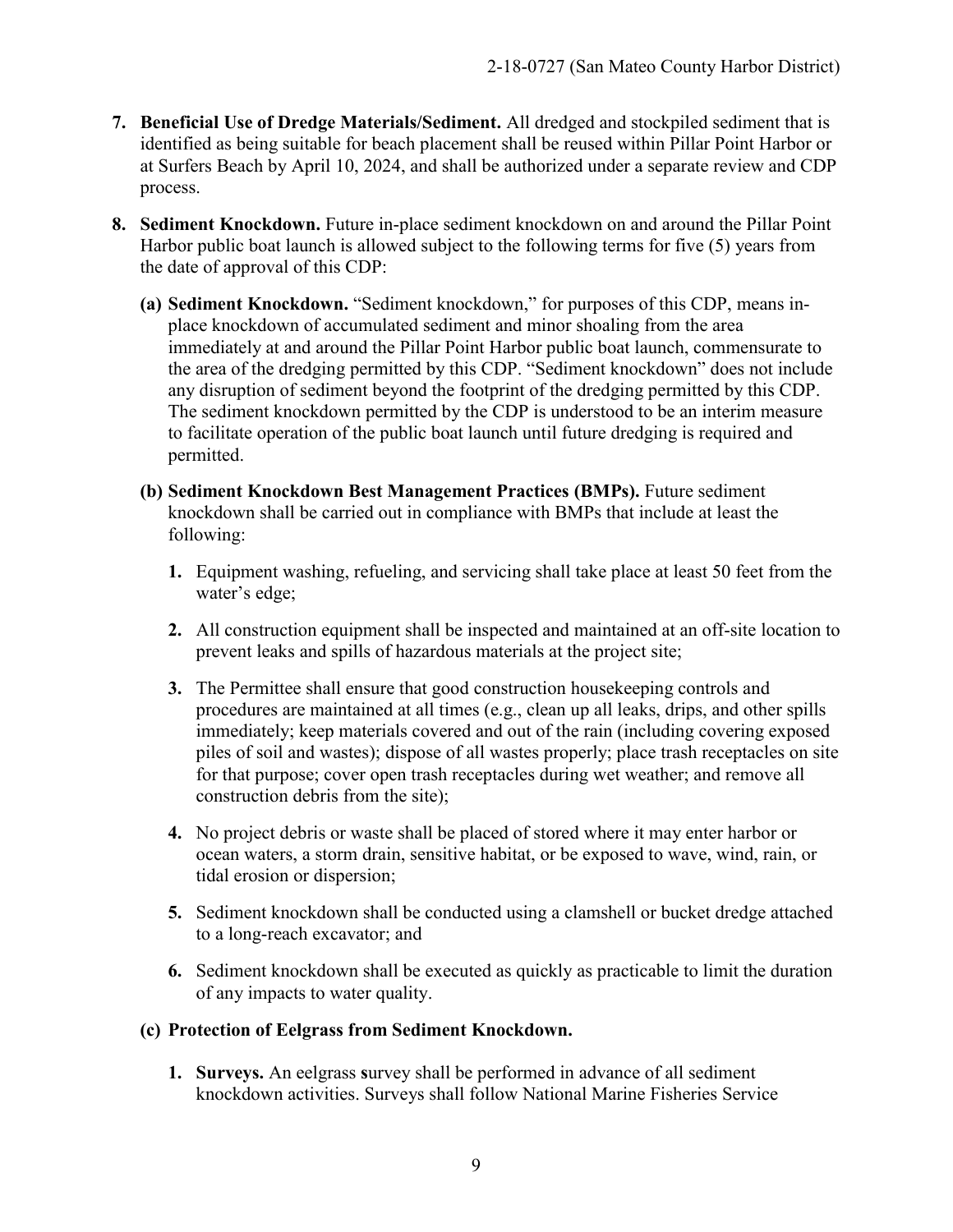(NMFS) protocol, shall be prepared in full compliance with the latest version of "*California Eelgrass Mitigation Policy and Implementing Guidelines*," and shall be prepared in consultation with CDFW. The Permittee shall submit the eelgrass survey for the review and approval of the Executive Director within five (5) business days of completion of each eelgrass survey and in any event no later than fifteen (15) business days prior to commencement of any sediment knockdown. Surveys shall include, at a minimum:

- **A.** Sampling methods that include metrics on visibility, such as Secchi disk depths;
- **B.** Vegetative cover provided;
- **C.** Turion (shoot) density by area; spatial distribution or aerial extent of vegetation and unvegetated habitat; and
- **D.** A record of bathymetry.
- **2. Impacts.** If the eelgrass survey identifies any eelgrass within the project area that may be adversely affected by sediment knockdown, the Permittee shall consult with applicable resource protection agencies including the California Coastal Commission, USFWS, NMFS, MBNMS, CDFW, RWQCB, and SLC on how to avoid, minimize, and mitigate impacts, if eelgrass is found within the project area.
- **3. Requirements of and Coordination with Resource Agencies.** The Permittee shall comply with all requirements, requests, and mitigation measures from USFWS, NMFS, MBNMS, CDFW, RWQCB, and SLC with respect to preservation and protection of water quality and marine resources. Any change to the approved project that may be required by the listed agencies shall be submitted to the Executive Director in order to determine if the proposed change shall require an amendment to this CDP pursuant to the requirements of the Coastal Act and the California Code of Regulations.
- **(d) Notification.** At least 14 days prior to initiating any future sediment knockdown event, the Permittee shall notify, in writing, staff of the Coastal Commission's North Central Coast District Office. The notification shall include: a detailed description of the sediment knockdown event proposed; any plans, specifications, engineering, and geology reports describing the event; other agency authorizations; and any other supporting documentation (as necessary) describing the sediment knockdown event. The sediment knockdown event shall not commence until the Permittee has been informed by staff of the Coastal Commission's North Central Coast District Office that the sediment knockdown event complies with this CDP. If the Permittee has not been given a verbal response or sent a written response within 30 days of the notification being received in the North Central Coast District Office, the sediment knockdown event shall be authorized as if Commission staff affirmatively indicated that the event complies with this CDP. The notification shall clearly indicate that the sediment knockdown event is proposed pursuant to this CDP, and that the lack of a response to the notification within 30 days constitutes approval of it as specified in this CDP.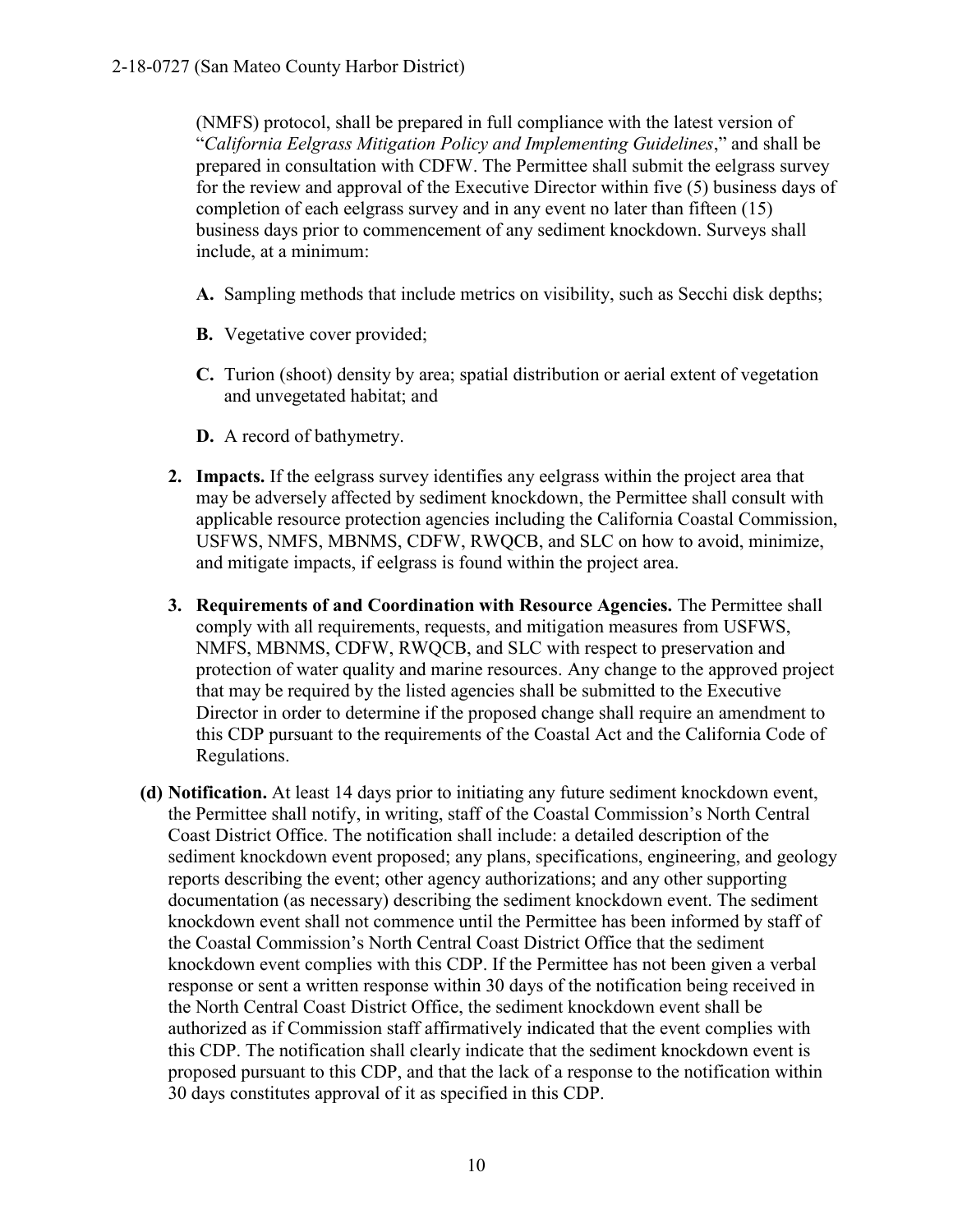**9. Coastal Hazards Risk.** By acceptance of this CDP, the Permittee acknowledges and agrees, on behalf of itself and all successors and assigns, to all of the following: (i) that the site may be subject to hazards, including but not limited to episodic and long-term shoreline retreat and coastal erosion, high seas, ocean waves, tsunami, tidal scour, coastal flooding, landslides, bluff and geologic instability, bluff retreat, liquefaction and the interaction of same, many of which may worsen with future sea level rise; (ii) to assume the risks to the Permittee and the property that is the subject of this permit of injury and damage from such hazards in connection with this permitted development; (iii) to unconditionally waive any claim of damage or liability against the Commission, its officers, agents, and employees for injury or damage from such hazards; and (iv) to indemnify and hold harmless the Commission, its officers, agents, and employees with respect to the Commission's approval of the project against any and all liability, claims, demands, damages, costs (including costs and fees incurred in defense of such claims), expenses, and amounts paid in settlement arising from any injury or damage due to such hazards.

### **IV. FINDINGS AND DECLARATIONS**

### **A. PROJECT LOCATIONS**

The proposed project is located within Pillar Point Harbor, approximately five miles north of downtown Half Moon Bay in the unincorporated community of Princeton-by-the-Sea, in San Mateo County. Pillar Point Harbor is an active commercial and recreational harbor facility with 369 berths that serve commercial and recreational fishing boats. The harbor is open to the public as it provides for public sport fishing, tourism, and recreational boating. El Granada is located inland and north of the harbor and is comprised primarily of residential development. Princetonby-the-Sea is to the west and comprises a mix of commercial, marine industrial, and residential land uses.

The harbor is a semi-protected embayment backed by a low-bluff, alluvial plain with sandy beach along the eastern portion. The harbor is protected by outer and inner breakwaters constructed of pervious rock material. Two creeks flow into the harbor from the inland north, one on each side of the inner breakwater. Denniston Creek flows into the harbor through an outlet just west and outside of the inner breakwater, and Deer Creek flows into the harbor through an outfall located east and outside of the inner breakwater. Development within the harbor includes a public fishing pier, a leased commercial pier (Johnson Pier), public restrooms, public parking, public trails, public beaches and shoreline areas, harbor offices, a concessions building, and the public boat launch. The boat launch is located just east of the inner breakwater, between the breakwater and the Deer Creek outfall. The boat launch is comprised of three concrete ramps, with each ramp containing two lanes for a total of six lanes. See **Exhibits 2** and **3** for the project location map and site photos.

Based on Harbor District records, an average of 475 launches occur per month, or 5,700 launches per year. However, month-to-month use of the boat launch varies depending on which recreational fisheries are open, as well as seasonal variations for recreational boaters. The ramps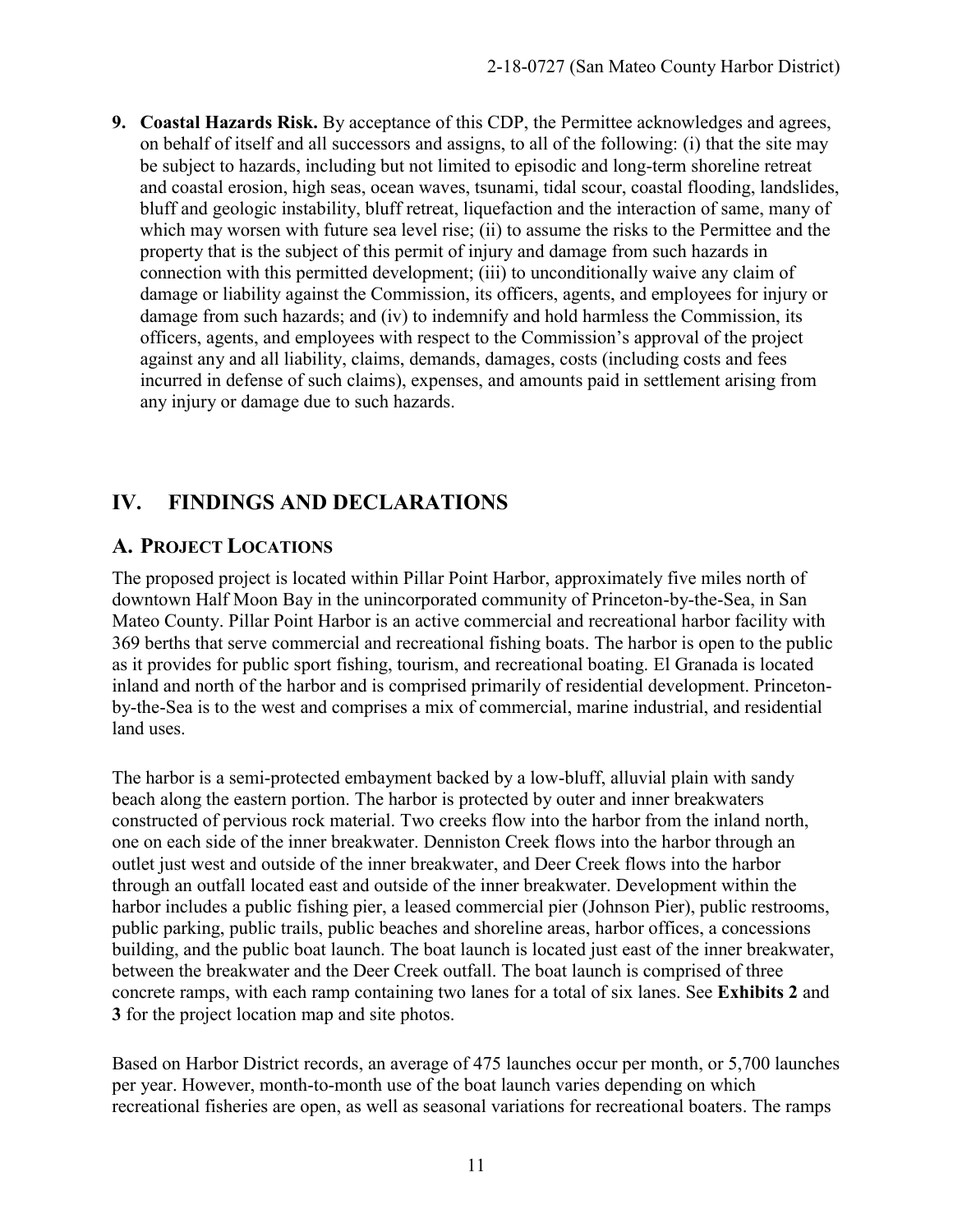typically see the greatest use during the recreational salmon season, which typically begins around April and extends into the summer months. Other popular recreational fisheries include rockfish and lingcod, which are both scheduled to reopen to boat-based anglers on April 1, 2019.

Half Moon Bay Airport, where the proposed stockpiling site is located, is within the coastal zone to the north of Princeton in unincorporated San Mateo County. The airport covers 325 acres and contains a network of paved roads and aircraft taxiways, as well as an aircraft runway measuring 5,000 feet in length. The airport contains multiple storage areas and structures, and serves as an important business, transportation, and emergency service asset to the community. The portion of airport land upon which the proposed stockpiling will occur ("the airport site") is located along the middle of the northeastern boundary of the airport grounds, approximately 85 feet southwest of Highway 1. The vacant parcel is roughly rectangular in shape and is bound by the airport's entrance road to the northeast, a paved aircraft parking lot to the southeast, and paved airport roads/taxiways to the northwest and southwest. The parcel measures approximately 230 feet wide from northeast to southwest, and 365 feet long from northwest to southeast. Crushed granite several inches deep has been left on the site from past disturbances, primarily in the center of the parcel, with the surrounding parts of the parcel containing various vegetation. See **Exhibit 4** for an aerial of the stockpiling site.

### **B. HISTORY**

The San Mateo County Harbor District ("Harbor District") is an independent special district in San Mateo County that has jurisdiction over Pillar Point Harbor. The U.S. Army Corps of Engineers (USACE) constructed the outer breakwater between 1959 and 1961, with an extension constructed in 1967. The inner breakwater was constructed in the 1980s to provide further protection for the harbor. The Harbor District constructed the six-lane public boat launch in 1992 under permits issued by USACE, San Mateo County, and the Coastal Commission (CDP No. 3- 90-056). The permits required mitigation for intertidal habitat impacts that resulted in 1.22 acres of fill being placed in the harbor waters. Mitigation comprised the on-site creation of a 0.76-acre mudflat adjacent to the launch ramp access road and 0.46 acres of new sandy beach habitat at the West Shoreline area, located inside the outer breakwater.

The accumulation of sediment within the harbor, primarily from Denniston Creek and Deer Creek, has necessitated repeated dredging throughout the harbor area. The public boat launch ramps have required dredging three times, in 1998, 2006, and 2013. In each of these instances, extreme winter storms had caused sediment to come up onto the ramps, restricting their use. In 2013, the Coastal Commission issued a permit (CDP No. 2-13-0318) for the Harbor District to dredge 5,600 cubic yards of sediment from the boat launch area and deposit it at a grassy upland public recreational area within the harbor known as Perched Beach.

Since that dredging was completed, sediment has again accumulated at the boat launch. The current shoaling was primarily the result of heavy rains sustained in early 2017, flushing the Deer Creek outfall of coarse-grain sand that had accumulated in the pipes over time. Given the immediate proximity between the creek's outfall and the boat launch, this washed out sediment deposited largely on and around the boat launch, restricting its operation. Since that event, two or three lanes of the launch's six lanes have been closed (depending on the tide), severely restricting public use of the launch.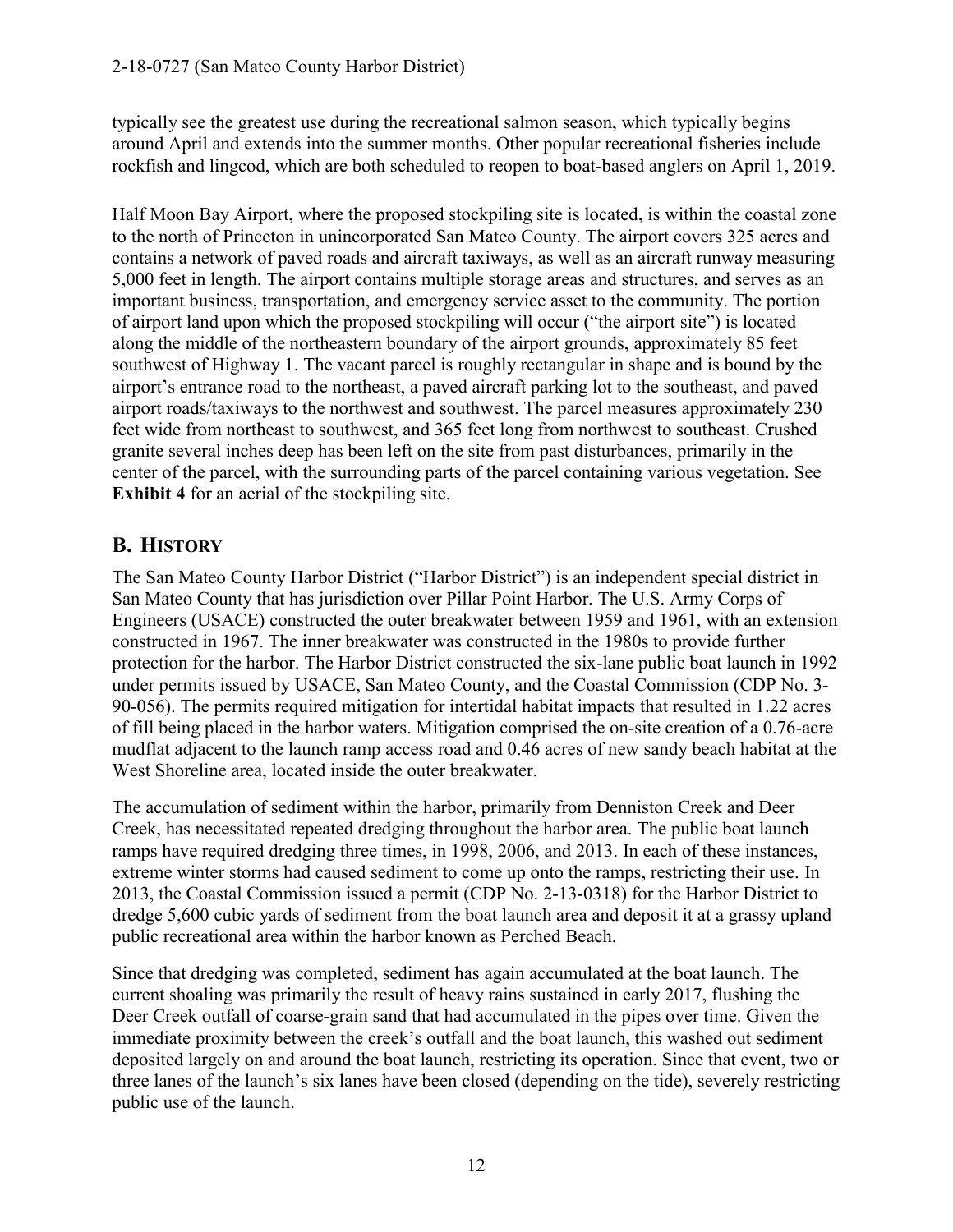### **C. PROJECT DESCRIPTION**

The Applicant proposes to conduct dredging of the Pillar Point Harbor public boat launch ramps in order to resume full access for boats to harbor waters. The proposed project involves dredging approximately 1,600 cubic yards of sediment from the launch ramps and within the immediate vicinity. The total quantity of material within the design dredging footprint include 230 cubic yards from the boat launch ramps; 950 cubic yards from the water bottom, including the site slopes, to the design depth of -6.0 feet mean low, low water (MLLW); and 420 cubic yards of over-depth dredging, one foot below the design depth.

The dredging will be performed using a clamshell bucket or bucket dredge attached to a longreach excavator, similarly to how the boat launch was dredged in 2013 (see **Exhibit 8**). Timber pads will be stacked on the concrete ramps to create a flat surface, and the excavator would then be walked out onto the pads, where it would dredge. The excavator would deposit the dredged material at the ramp entrance into a loader, which would haul the dredged material to a designated dewatering area in the adjacent boat launch ramp parking lot (see **Exhibit 5**). The excavator and loader would be staged in the parking lot either at the contractor's yard or near the dewatering area. Dredging and dewatering would be conducted pursuant to specified best management practices (BMPs) to avoid impacts to the marine environment (see **Special Condition 2**).

Dredging is expected to take approximately 14 days to complete, and the Applicant proposes to dredge as early as possible this summer (2019) in order to maximize public use of the boat launch during the summer fishing seasons. During dredging, at least two boat launch lanes will remain open and accessible to the public at all times. The launch ramp lanes with severe shoaling, which are currently closed to the public, will remain closed until dredging is completed.

The Applicant proposes to temporarily stockpile the dewatered dredge material at the Half Moon Bay Airport. Specifically, the dewatered dredge material is proposed to be placed into trucks and transported approximately 1.5 miles to the designated stockpile site via Highway 1 and the airport entrance road (see **Exhibits 2** and **5**). The Harbor District will stockpile the dredged material and implement BMPs to contain the material. The dredged material will remain at the Airport site for several months, and no later than July 1, 2020.

The intent and purpose of temporarily stockpiling the material is to allow the Applicant to resume full public access to the boat launch while providing additional time for the Applicant to finalize a plan and obtain all necessary permits to use the dredged sediment as part of one or multiple beach replenishment projects in the Pillar Point Harbor Area (see **Special Condition 7**). The Applicant has sampled and analyzed the sediment proposed for this dredge event. Two composite samples were analyzed in May 2017, and additional testing was conducted in early  $2018$ .<sup>1</sup> The results of the chemical analyses show that the material is free of contaminants and is high-quality beach sand. Currently, the Harbor District is considering a stretch of beach/shoreline adjacent to the West Trail or Surfers' Beach for the final placement of the sand. Placement of the

 1 Soil Control Lab, *Sediment Analysis*, May 2017; Eurofins Calscience, *Analytical Report*, January 2018.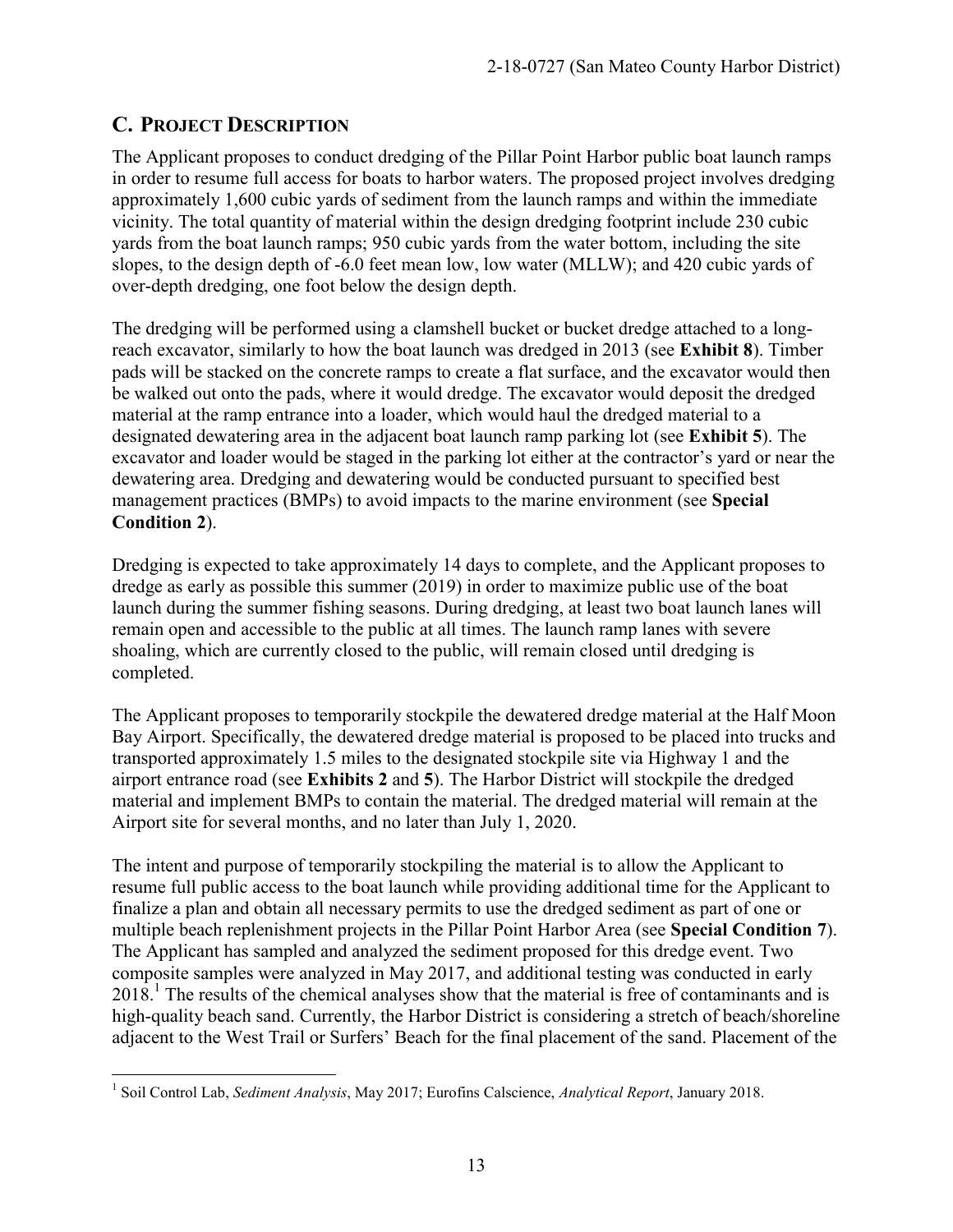sediment at the West Trail would create a temporary berm to address erosion along the trail as more permanent shoreline protection solutions are considered and implemented. Placement of the sediment at Surfers Beach would support the Surfers Beach Pilot Project, which is being planned for later 2019. These projects would entail advanced planning and obtaining additional permits, including a CDP for beach replenishment activity.

Additional dredging of the boat launch ramp, potentially of a larger volume, is anticipated in the future, and the Harbor District will pursue additional permits for those dredge activities once it has a programmatic dredging and disposal/replenishment plan in place. In the meantime, the Harbor District is also proposing to conduct future in-place knockdown of accumulated sediment to maintain navigability of any ramps where sediment accumulates following the initial dredging activities. Knockdown involves using a long-reach excavator to push the accumulated sediment material to slightly deeper water, where it would remain until the next dredging event occurs. The Harbor District is proposing sediment knockdown for a period of five years, when necessary and as conditions allow, as an interim measure to address sand accretion and minor shoaling until sediment accumulation becomes significant enough to require another full-scale dredging episode. Each knockdown episode would push out a maximum 800 cubic yards of accumulated sediment, and would be completed in one day or less. Sediment knockdown would be conducted pursuant to specified BMPs to avoid impacts to the marine environment (see **Special Condition 8**).

### **D. STANDARD OF REVIEW**

The project is located in both the Commission's and San Mateo County's CDP jurisdictions. The County, the Applicant, and the Executive Director have all agreed to a consolidated CDP review for the project, as allowed by Coastal Act Section 30610.3. As such, pursuant to Section 30610.3, the standard of review for a consolidated CDP application is the Chapter 3 policies of the Coastal Act with the San Mateo County certified LCP providing non-binding guidance.

### **E. COMMERCIAL FISHING AND RECREATIONAL BOATING FACILITIES**

Coastal Act Sections 30234 and 30234.5 require the protection, and where feasible the upgrading, of facilities that provide services for commercial and recreational fishing, and recognizes the economic importance of fishing activities. Coastal Act Section 30255 gives coastal-dependent developments priority over other developments at the shoreline, and directs that they be developed within reasonable proximity to the uses they support. Applicable sections of the Coastal Act include the following:

**Section 30234.** *Facilities serving the commercial fishing and recreational boating industries shall be protected and, where feasible, upgraded. Existing commercial fishing and recreational boating harbor space shall not be reduced unless the demand for those facilities no longer exists or adequate substitute space has been provided. Proposed recreational boating facilities shall, where feasible, be designed and located in such a fashion as not to interfere with the needs of the commercial fishing industry.*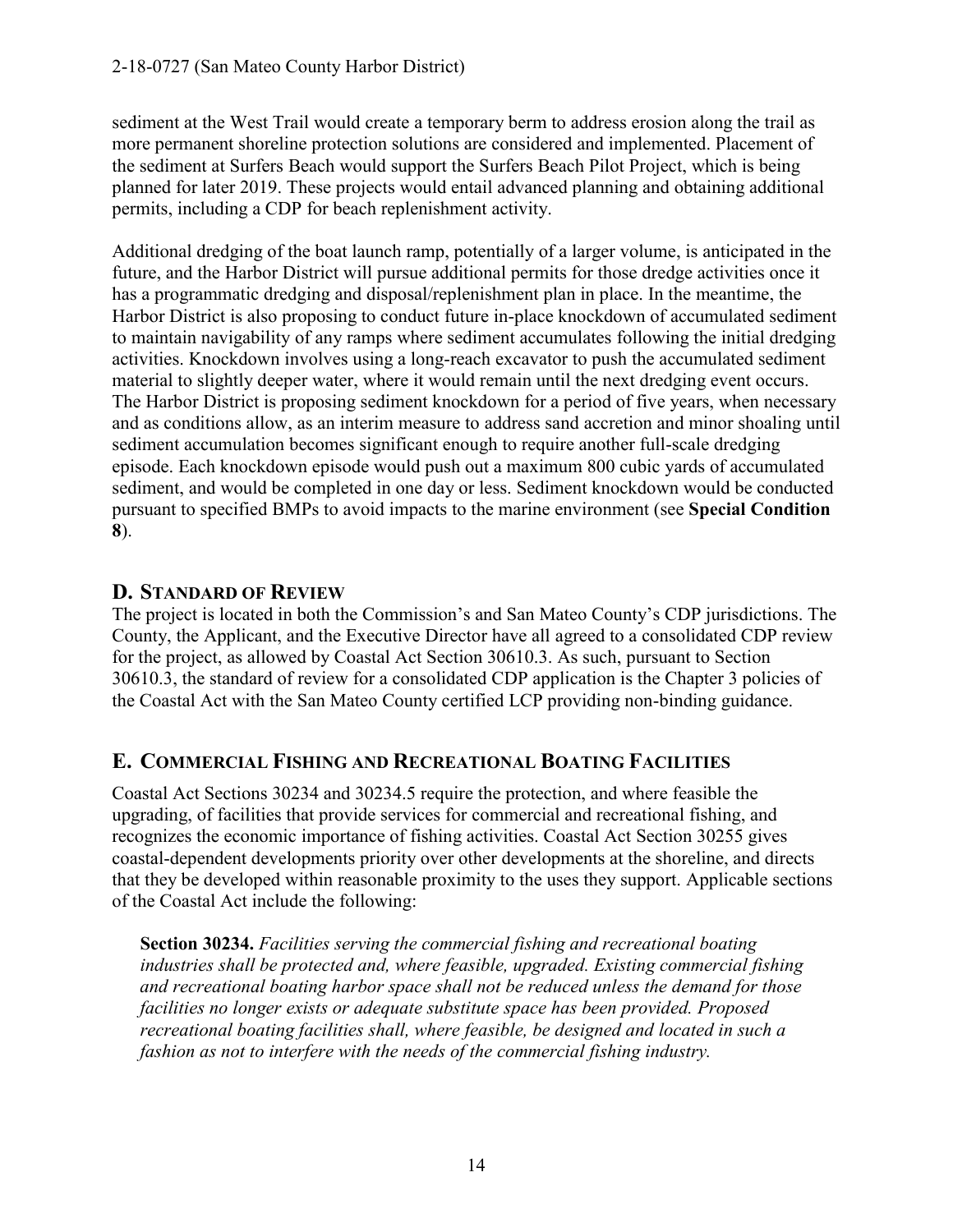**Section 30234.5.** *The economic, commercial, and recreational importance of fishing activities shall be recognized and protected.* 

**Section 30255.** *Coastal-dependent developments shall have priority over other developments on or near the shoreline. Except as provided elsewhere in this division, coastal-dependent developments shall not be sited in a wetland. When appropriate, coastal-related developments should be accommodated within reasonable proximity to the coastal-dependent uses they support.* 

Pillar Point Harbor serves coastal-related and coastal-dependent activities including commercial fishing, sport fishing, and recreational boating. Coastal-dependent and coastal-related developments are among the highest priority Coastal Act uses. Approximately 5,700 boats per year, averaging 475 per month, launch from the public boat launch facility. Currently up to three of the six lanes of the facility are closed due to accumulated sediment, limiting the capacity of the facility to meet the launching demand. Commercial and recreational fishing and recreational boating are coastal-dependent, priority uses that cannot operate out of Pillar Point Harbor without adequate facilities. Sufficient water depths at the boat launch are essential to allow for the continued full use of the boat launch ramps by recreational boaters. Full use of the boat launch would result in increased use and support of the harbor facilities by recreational boaters and fisherman, and would also produce additional revenue to the Harbor District that could assist in future capital improvements to its facilities, which would benefit both commercial and recreational coastal-dependent uses. Moreover, resuming full use of the boat launch supports the California Fish and Game Commission's objectives, including the explicit request that the Coastal Commission support California's coastal fishing communities by taking their infrastructure and economic needs into consideration when considering coastal development projects, such as this (see **Exhibit 7**).

The proposed dredging activities are thus integral to the continuation of coastal-dependent and coastal-related uses in Pillar Point Harbor, would protect and upgrade recreational boating facilities, and would accommodate coastal-dependent and coastal-related uses in an area on the shoreline consistent with Coastal Act Sections 30234 and 30255. Accordingly, the proposed project is consistent with the established land use priorities of the Coastal Act.

### **F. PUBLIC ACCESS AND RECREATION**

Coastal Act Section 30604(c) requires that every coastal development permit issued for any development between the nearest public road and the sea "shall include a specific finding that the development is in conformity with the public access and public recreation policies of [Coastal Act] Chapter 3." The proposed project is located seaward of the first through public road, State Highway 1 in this location. Coastal Act Sections 30210 through 30224 specifically protect public access and recreation opportunities that exist along the coast and in coastal waters. These overlapping policies are for the protection of access to and along the shoreline and protection of offshore waters for the public's recreational use. In particular:

*Section 30210. In carrying out the requirement of Section 4 of Article X of the California Constitution, maximum access, which shall be conspicuously posted, and recreational*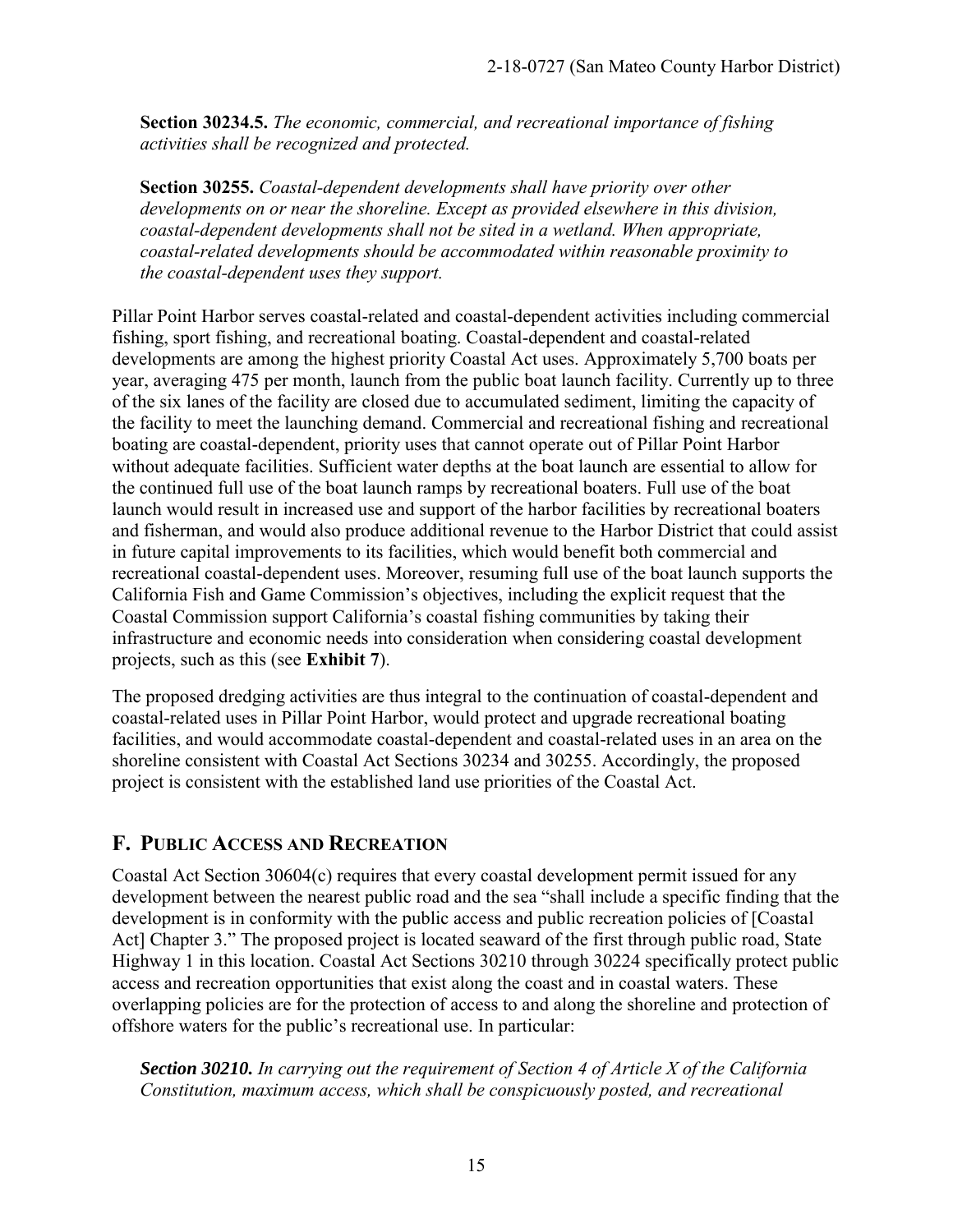*opportunities shall be provided for all the people consistent with public safety needs and the need to protect public rights, rights of private property owners, and natural resource areas from overuse.* 

*Section 30211. Development shall not interfere with the public's right of access to the sea where acquired through use or legislative authorization, including, but not limited to, the use of dry sand and rocky coastal beaches to the first line of terrestrial vegetation.* 

*Section 30212(a). Public access from the nearest public roadway to the shoreline and along the coast shall be provided in new development projects….* 

*Section 30213. Lower cost visitor and recreational facilities shall be protected, encouraged, and, where feasible, provided. Developments providing public recreational opportunities are preferred.* 

*Section 30214(a). The public access policies of this article shall be implemented in a manner that takes into account the need to regulate the time, place, and manner of public access depending on the facts and circumstances in each case….* 

*Section 30221. Oceanfront land suitable for recreational use shall be protected for recreational use and development unless present and foreseeable future demand for public or commercial recreational activities that could be accommodated on the property is already adequately provided for in the area.* 

*Section 30224. Increased recreational boating use of coastal waters shall be encouraged, in accordance with this division, [...] providing harbors of refuge, and by providing for new boating facilities in natural harbors, new protected water areas, and in areas dredged from dry land.* 

Coastal Act Section 30240(b) also protects park and recreational areas, stating in applicable part:

*Section 30240(b). Development in areas adjacent to environmentally sensitive habitat areas and parks and recreation areas shall be sited and designed to prevent impacts which would significantly degrade those areas, and shall be compatible with the continuance of those habitat and recreation areas.* 

The Coastal Act requires public access opportunities to be maximized, and recreational opportunities to be provided, including lower-cost, visitor-serving facilities and water-oriented activities (such as recreational boating), and protects areas near and at the shoreline for this purpose. Pillar Point Harbor provides public access and recreational opportunities of tremendous regional significance. The boat launch specifically promotes commercial and recreational fishing and boating, and serves as the only public boat launch between Santa Cruz Harbor and San Francisco Bay, a distance of over 75 miles. The proposed dredging and future sediment knockdown will strongly benefit public access and recreation by maintaining adequate water depths for boat operators to utilize the launch, and will allow for maximum public use of the launch during the popular summer fishing seasons. The dredging will be completed within 14 days, and at least two lanes will be available for public use at all times, minimally restricting public use.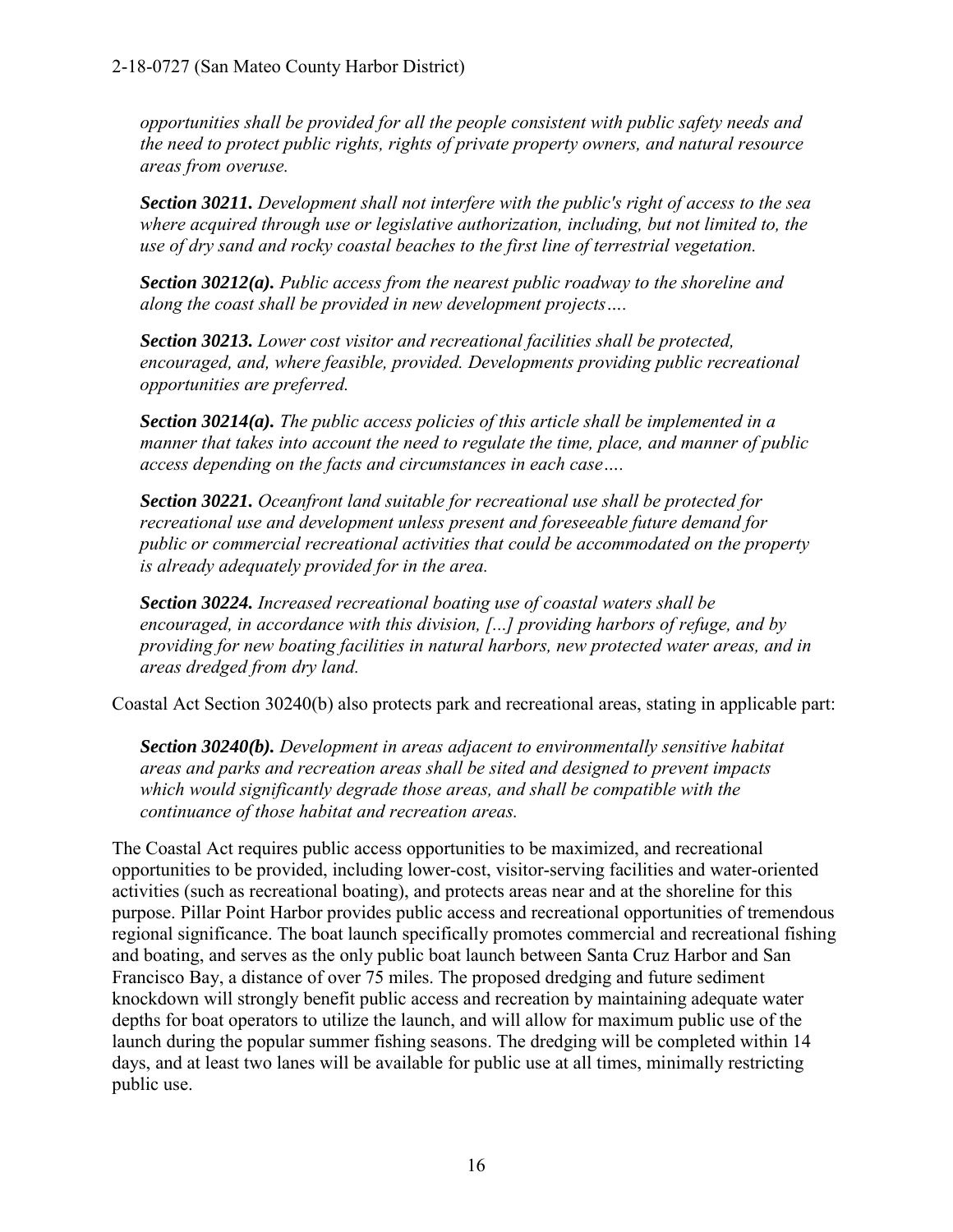The proposed dredging and sediment knockdown will not impede public access to, from, or along the Pillar Point Harbor coastline, including the California Coastal Trail. Nearby coastal access points, including Surfers Beach located to the south, and Perched Beach and the stretch of beach immediately adjacent to Barbara's Fishtrap restaurant located to the north, will not be affected by dredging operations. There will be no loss of access and recreation for the public as dredging would not interfere with the public's right of access to the shore or present a conflict with recreational uses in the harbor area. In fact, the Applicant ultimately intends for the proposed dredging to enhance local beach access by providing 1,600 cubic yards of high-quality sediment for replenishing beaches in the harbor area.

Therefore, and subject to conditions to protect access during dredging events (see **Special Condition 2**), the proposed dredging will not result in impacts to the recreational use in Pillar Point Harbor or public access in and around the harbor area. Moreover, the overall purpose of the dredging and sediment knockdown, to remove sediment from the ramps so that boats can be launched to the water, inherently advances public access. Therefore, the proposed project as conditioned would preserve public access and recreational opportunities and is consistent with the above-cited public access and recreational policies of the Coastal Act.

### **G. MARINE RESOURCES**

#### **Appropriateness of Dredging**

Coastal Act Section 30233(a) allows for the dredging of harbor waters in order to maintain depths necessary for navigation where there is no feasible less environmentally damaging alternative, and where feasible mitigation measures have been provided to minimize adverse environmental effects:

*30233(a). The diking, filling, or dredging of open coastal waters, wetlands, estuaries, and*  lakes shall be permitted in accordance with other applicable provisions of this division, *where there is no feasible less environmentally damaging alternative, and where feasible mitigation measures have been provided to minimize adverse environmental effects, and shall be limited to the following: …. (2) Maintaining existing, or restoring previously dredged, depths in existing navigational channels, turning basins, vessel berthing and mooring areas, and boat launching ramps ….*

The proposed project represents an activity proposed to maintain and improve the public boat launch area for recreational and commercial fishing and boating, and is therefore an allowable use under Coastal Act Section 30233(a)(2). No feasible, less environmentally damaging alternatives have been proposed. Additionally, and as described in more detail below, mitigation measures have been provided to minimize adverse environmental effects and the environmental impacts of the dredging and sediment knockdown as conditioned are expected to be temporary and generally less than significant.

#### **Beneficial Use and Beach Replenishment**

Coastal Act Section 30233(b) specifies that dredge spoils suitable for beach replenishment should be transported for such purposes to appropriate beaches or into suitable longshore current systems, and requires that dredge spoils be disposed of in a manner that avoids significant disruption to habitats and water circulation: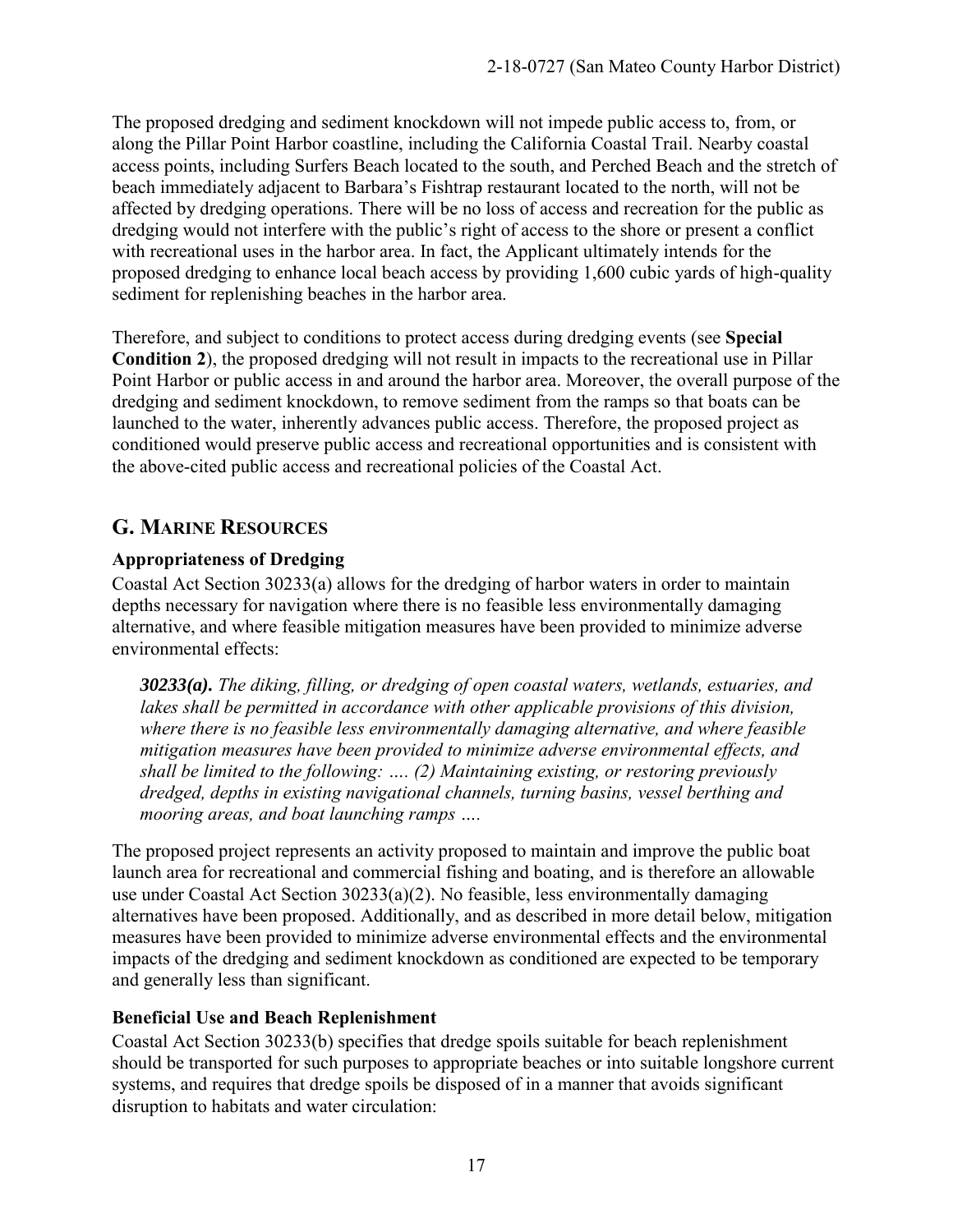*30233(b). Dredging and spoils disposal shall be planned and carried out to avoid significant disruption to marine and wildlife habitats and water circulation. Dredge spoils suitable for beach replenishment should be transported for such purposes to appropriate beaches or into suitable longshore current systems.…*

Deer Creek, which flows into the harbor through an outfall located immediately east of the public boat launch, has been identified as the main source of sediment at the proposed project site. The sediment currently inhibiting public use of the boat launch accumulated primarily in early 2017 as a result of severe storms that drove a significant amount of sediment out of Deer Creek and into Pillar Point Harbor. The Applicant has sampled and analyzed the sediment proposed for this dredge event. Two composite samples were analyzed in May 2017, and additional testing was conducted in early 2018. The results of the chemical analyses show that the material is free of contaminants and is high-quality beach sand.

The Applicant will reuse sediment that is dredged from the boat launch for beach replenishment projects in Pillar Point Harbor or at Surfers Beach, per **Special Condition 7**. However, the Applicant is still in the process of identifying and planning future replenishment projects. The Applicant is currently pursuing a pilot study of beach replenishment at Surfers Beach, located just downcoast of the public boat launch and outside the outer harbor breakwater. The Applicant is also working on a shoreline replenishment project along the West Trail, located on the western boundary of the harbor leading to Mavericks Beach, which could benefit from use of the dredged material to replenish the stretch of beach adjacent to the trail. The Applicant has also identified the Princeton shoreline within the harbor as another potential opportunity for beach replenishment. The intent and purpose of temporarily stockpiling the material is to allow the Applicant to resume full public access to the boat launch while providing additional time for the Applicant to finalize a plan and obtain all necessary permits to use the dredged sediment as part of one or multiple of these beach replenishment projects, consistent with Coastal Act Section 30233(b). The Applicant anticipates that one or more of these projects will be finalized and prepared for sand placement by the expiration of the Applicant's stockpiling agreement with San Mateo County (i.e., by July 1, 2020). In the event that none of these projects are finalized by that time, the stockpiled sand could be placed on the beach adjacent to the West Trail as an interim measure until that beach replenishment project commences, and possibly reconfigured into a berm in advance of the project. If this interim measure is also unavailable, the Applicant would pursue extending its stockpiling agreement with San Mateo County. Regardless, placement of the stockpiled sand will be permitted pursuant to a separate, future review and CDP process to ensure that the sand's ultimate disposal is consistent with the policies of the Coastal Act.

#### **Biological Resources and Water Quality**

The Coastal Act protects the marine resources, habitats, and water quality in areas adjacent to and within the project area. Coastal Act Sections 30230 and 30231 specifically provide:

**Section** *30230. Marine resources shall be maintained, enhanced, and where feasible, restored. Special protection shall be given to areas and species of special biological or economic significance. Uses of the marine environment shall be carried out in a manner that will sustain the biological productivity of coastal waters and that will maintain healthy populations of all species of marine organisms adequate for long-term commercial, recreational, scientific, and educational purposes.*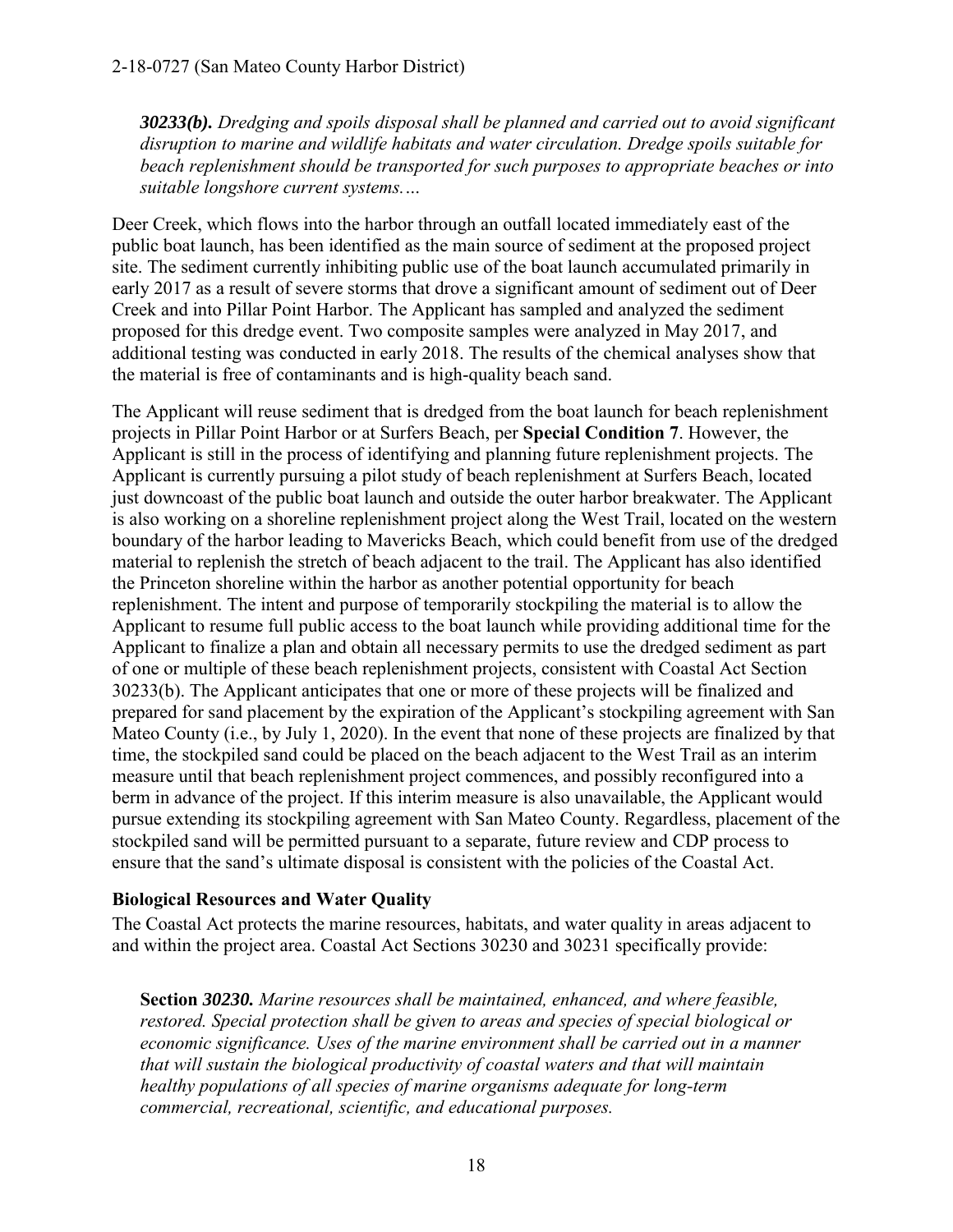**Section** *30231. The biological productivity and the quality of coastal waters, streams, wetlands, estuaries, and lakes appropriate to maintain optimum populations of marine organisms and for the protection of human health shall be maintained and, where feasible, restored through, among other means, minimizing adverse effects of waste water discharges and entrainment, controlling runoff, preventing depletion of ground water supplies and substantial interference with surface water flow, encouraging waste water reclamation, maintaining natural vegetation buffer areas that protect riparian habitats, and minimizing alteration of natural streams.* 

Coastal Act Section 30230 requires that marine resources be maintained, enhanced, and restored, and provides that special protection shall be given to areas and species of special biological significance. Coastal Act Section 30231 requires that the biological productivity and quality of coastal waters and wetlands be maintained and, where feasible, restored. Section 30231 also requires that any adverse effects of runoff be minimized to protect the biological productivity and quality of coastal waters, streams, wetlands, estuaries, and lakes.

Pillar Point Harbor fronts waters within the Monterey Bay National Marine Sanctuary (MBNMS), which encompasses over 6,000 square miles of protected marine waters and includes a diverse complex of marine habitats including deep sea, open ocean, kelp forests, sandy beaches, rocky seashore, estuaries and sloughs. These habitats support a variety of marine life including more than 345 species of fish, 94 species of seabirds, 26 species of marine mammals, 450 species of algae and one of the world's most diverse invertebrate populations. Some marine mammals, fish and seabirds make use of the urban aquatic and terrestrial environments provided in the harbor as well. However, Pillar Point Harbor itself is essentially a manmade environment surrounded primarily by commercial and residential development.

Impacts to biological resources from the proposed dredging and sediment knockdown are anticipated to be minimal as measures will be implemented to mitigate any potential impacts to harbor waters. The primary impact to biological resources would be unavoidable disturbance, transport, and destruction of benthic organisms on and in the dredged sediments. However, recolonization by these organisms would be expected to occur fairly rapidly over time. While dredged material disposal may induce turbidity and cause lower dissolved oxygen levels, which may cause stress on planktonic larvae and filter feeder organisms (e.g., worms and shellfish), such stress would be temporary, lasting only a few days, and can be minimized through appropriate BMPs.

The removal of sediment from dredge areas could have short-term, adverse impacts on fish and fish habitats by temporarily increasing the total suspended sediments in the water column and possibly decreasing dissolved oxygen levels during dredge operations. To minimize these impacts, dredging would be conducted using a clamshell or bucket on a long-reach excavator. Mitigation measures and BMPs will also be implemented as part of the project to ensure the protection of biological resources and water quality. **Special Condition 3** requires BMPs as part of the dredging operations plan and includes use of a floating containment boom to confine any suspended oil and or debris within the work area during dredging; installation of a turbidity/silt curtain around the in-water dredge area to limit the extent of turbidity; conducting dredging as quickly as possible so as to limit the duration of any impacts to water quality; no discharge of overflow or decant water (except incidental spillage from the dredging); and preparation of a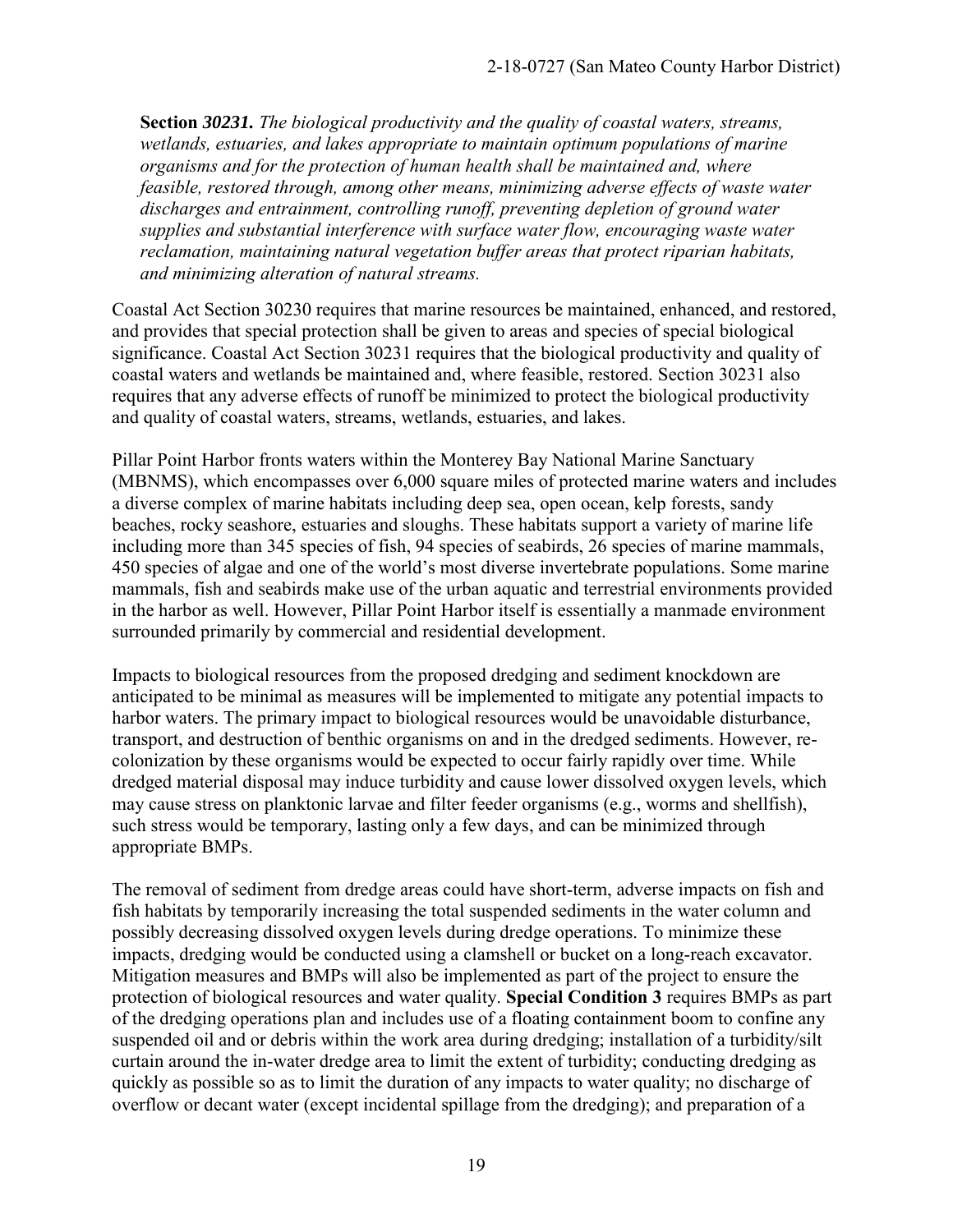Solid Debris Management Plan prior to initiating work. **Special Condition 2** requires that no leakage or discharge into the waters occur as a result of the dredging activities. These BMPs apply to future sediment knockdown as well, as applicable.

1,600 cubic yards of dredged material, as described above, will be temporarily stockpiled at Half Moon Bay Airport on the designated, authorized site (see **Exhibits 4** and **5**). No material will be permitted to overflow, leak, spill, or discharge from project equipment or trucks transporting dredge material to the stockpile site. Sampling conducted to date indicates that the sediment proposed for dredging is beach-quality sand and free of contamination. The proposed project includes installation of a secure protective membrane on top of the entire site prior to placement of the dredged sand. The secured protective membrane will function to make certain that no water or sand is absorbed by the ground. The stockpiled sand will also be securely covered so as not create a hazard or a nuisance.

Surveys for eelgrass (*Zostera marina)* were conducted at the boat launch ramps and in surrounding area in July 2013, October 2018, and December 2018. The result of the December survey found an area of eelgrass approximately 2,628 square meters located between the proposed project site and the outer breakwater. The eelgrass survey report indicates that eel grass is not in the immediate vicinity of the boat launch; the edge of the eelgrass bed appears to be located approximately at the midpoint between the outer breakwater and the boat launch. The eelgrass was observed after the end of its growing season, but it appeared to be "fairly vigorous" and just commencing its seasonal decline.<sup>2</sup>

Eelgrass provides many biological and ecosystem services, and is designated by NMFS as "Essential Fish Habitat" (EFH), leading it to be considered a marine resource of special biological significance. Therefore, approval of the proposed dredging must be contingent upon specific conditions to protect eelgrass in order to be consistent with the Coastal Act's marine resource protection policies. **Special Condition 4** is included in order to better define the location of the eelgrass relative to the boat launch site and requires that the Applicant provide a bathymetric map with at least 1-foot resolution. The mapping is to show the extent of the eelgrass bed relative to the proposed dredge site. **Special Condition 4** also requires that additional surveys must be performed in advance of all future sediment knockdown activities.<sup>3</sup> Additionally, **Special Condition 4** will ensure that future surveys include metrics on visibility such as Secchi disk depths, vegetative cover provided with the context or standardization; turion density by area, spatial distribution or aerial extent of vegetation and unvegetated habitat, and a record of bathymetry. Finally, **Special Condition 5** requires the Harbor District to consult with appropriate resource protection agencies including the Coastal Commission, California Department of Fish and Wildlife, and the National Marine Fisheries Service on how to avoid, minimize, and mitigate impacts, if eelgrass is found within the project area. These conditions will minimize adverse environmental impacts to marine and wildlife habitats and water circulation during dredging and sediment knockdown, consistent with Coastal Act requirements.

 $\overline{a}$ 2 SeaJay Environmental, *Eelgrass Assessment of Pillar Point harbor Boat Ramp and Vicinity Using a Remotely Operated Vehicle and Low Water Visual Surveys*, December 2018.

<sup>3</sup> The results of the surveys would be valid for only 60 days, consistent with the *California Eelgrass Mitigation Policy and Implementing Guidelines* of the National Marine Fisheries Service (aka National Oceanic and Atmospheric Administration (NOAA) Fisheries).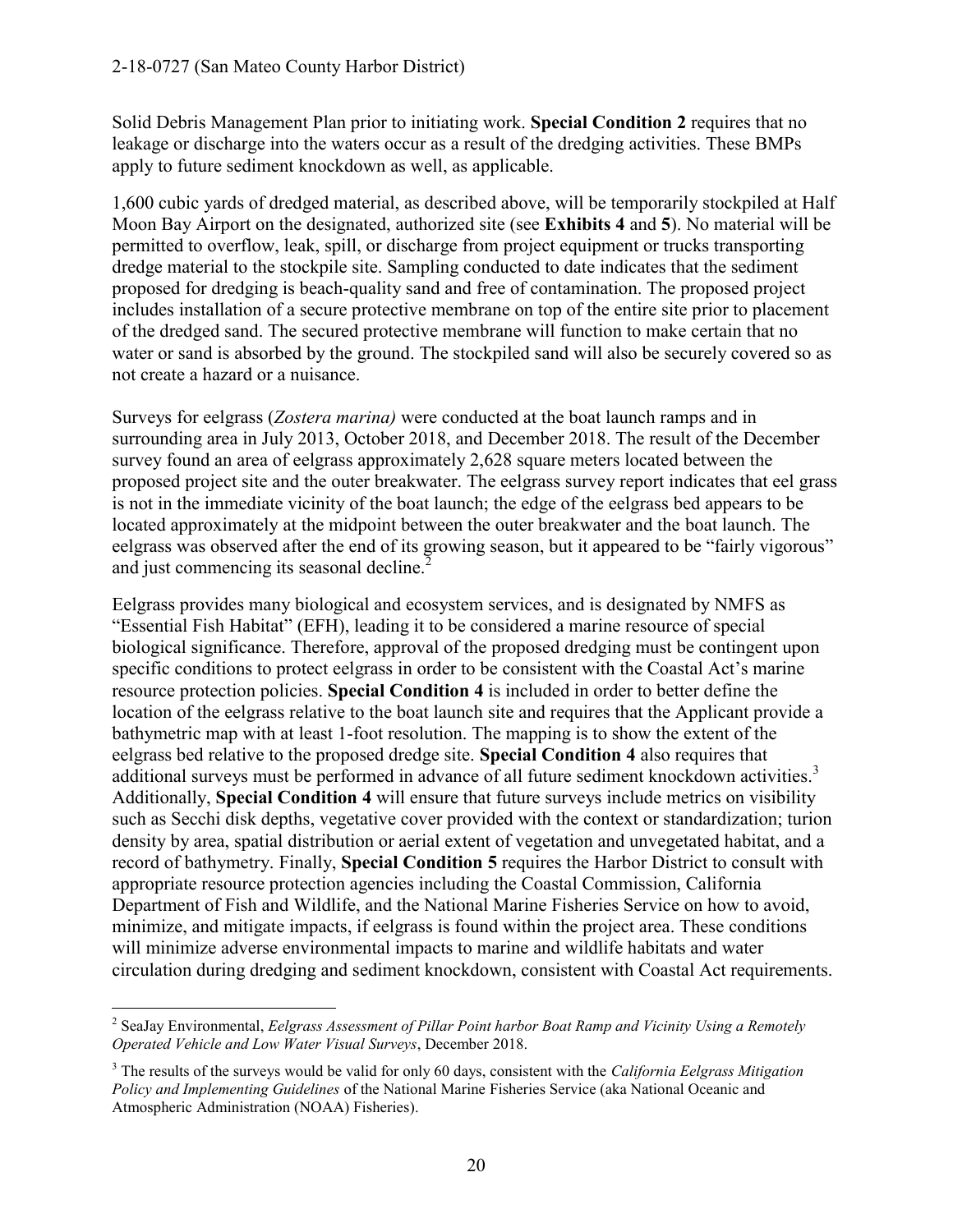In summary, the Harbor District and various permitting agencies have thoroughly investigated impacts to biological resources from dredging, and the effects of the proposed project are expected to be similar to those associated with previously permitted dredging episodes, which can be appropriately minimized and contained via dredging BMPs. Thus, the proposed project, as conditioned, is consistent with Sections 30230 and 30231 of the Coastal Act, which require protection of marine species of special importance and maintenance of the biological productivity of coastal waters.

#### **H. WETLANDS**

#### **Coastal Act Policies**

Coastal Act Section 30121 defines wetlands as:

*…land within the coastal zone which may be covered periodically or permanently with shallow water and include saltwater marshes, freshwater marshes, open or closed brackish water marshes, swamps, mudflats, and fens.*

The Coastal Commission's regulations (California Code of Regulations, Title 14, Section 13577) further provide that evidence of a single wetland parameter (i.e., wetland hydrology, wetland soils, or wetland vegetation) is sufficient to establish that a wetland exists as defined by the Coastal Act:

*Wetland shall be defined as land where the water table is at, near, or above the land surface*  long enough to promote the formation of hydric soils or to support the growth of *hydrophytes, and shall also include those types of wetlands where vegetation is lacking and soil is poorly developed or absent as a result of frequent and drastic fluctuations of surface water levels, wave action, water flow, turbidity or high concentrations of salts or other substances in the substrate. Such wetlands can be recognized by the presence of surface water or saturated substrate at some time during each year and their location within, or adjacent to, vegetated wetlands or deep-water habitats.*

The delineation of wetlands in the field typically requires substantial evidence of physical, chemical, or biological indicators of the presence of a wetland parameter, and methodologies that guide the process of distinguishing wetland from non-wetland conditions. Where a wetland exists, Coastal Act Section 30231 requires that the biological productivity and quality of the wetland be maintained and, where feasible, restored.

The San Mateo County LCP provides further, non-binding guidance for defining and protecting wetlands. LCP Policy 7.14 defines a wetland as:

*…an area where the water table is at, near, or above the land surface long enough to bring about the formation of hydric soils or to support the growth of plants which normally are found to grow in water or wet ground. Such wetlands can include mudflats (barren of vegetation), marshes, and swamps. Such wetlands can be either fresh or saltwater, along streams (riparian), in tidally influenced areas (near the ocean and usually below extreme high water of spring tides), marginal to lakes, ponds, and man-made impoundments. Wetlands do not include areas which in normal rainfall years are permanently submerged*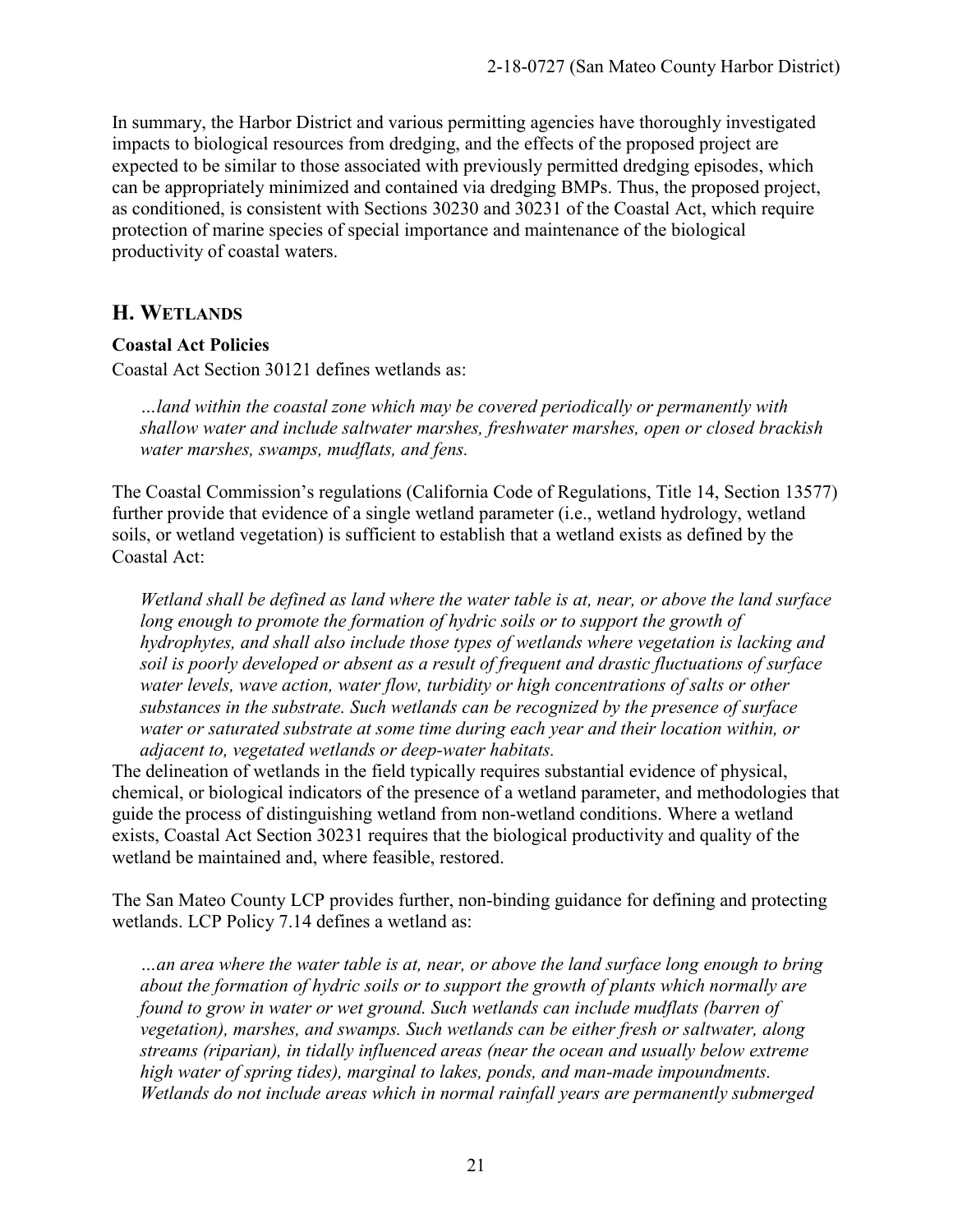*(streams, lakes, ponds and impoundments), nor marine or estuarine areas below extreme low water of spring tides, nor vernally wet areas where the soils are not hydric.* 

*In San Mateo County, wetlands typically contain the following plants: cordgrass, pickleweed, jaumea, frankenia, marsh mint, tule, bullrush, narrow-leaf cattail, broadleaf cattail, pacific silverweed, salt rush, and bog rush. To qualify, a wetland must contain at least a 50% cover of some combination of these plants, unless it is a mudflat.* 

Where a delineated wetland exists, LCP Policy 7.18 requires a buffer zone of at least 100 feet between the outermost boundary of the wetland and any proposed development. However, the policy further allows for buffer zones as small as 50 feet if there is no possible alternative and the setback is deemed adequate by a professional biologist:

*7.18 Establishment of Buffer Zones. Buffer zones shall extend a minimum of 100 feet landward from the outermost line of wetland vegetation. This setback may be reduced to no less than 50 feet only where: (1) no alternative development site or design is possible; and (2) adequacy of the alternative setback to protect wetland resources is conclusively demonstrated by a professional biologist to the satisfaction of the County and the State Department of Fish and Game. A larger setback shall be required as necessary to maintain the functional capacity of the wetland ecosystem.* 

The proposed sediment stockpiling site at the Half Moon Bay Airport is located on a roughly rectangular area of vegetation located adjacent and southwest of the airport entrance road and measuring approximately 230 feet wide and 365 feet long, or less than 2 acres (**Exhibit 4**). The majority of the site is uplands composed primarily of grasslands and ruderal vegetation. The grass and vegetation are highly disturbed, with evidence of routine mowing as well as the placement of crushed granite and asphalt around the middle of the site. Past aerial photographs of the site indicate that it has been used extensively for storage, and was also previously used as a staging area for road construction. There are two exceptions to the predominantly grassy and ruderal character of the site. One is a drainage ditch measuring approximately 10 feet wide which runs along the northwestern border of the site. The second is a two-foot-wide swale that runs along the southwest border of the site. Both areas end in a culvert that connects to other drainages that ultimately flow to the Pacific Ocean. The location and shape of the drainage ditch and swale, which follow the downhill sides of the site, suggest that they were created to enhance drainage in that part of the airport.

In February 2019 a consultant for the Applicant surveyed the proposed stockpiling site for indicators of wetland hydrology, vegetation, or soils.<sup>4</sup> This survey reported that at that time, the entirety of the drainage ditch was moist with small areas of ponding, and there were indications that water had recently run through it from recent rains. Additionally, the bed of the ditch was dominated by hydrophitic vegetation, and the soils were clay loams with mixed crushed granite. The swale was mostly ponded at the time of the survey, though it did not show indicators of wetland hydrology. According to the survey, it is not clear whether the swale actually conveys

 4 Zentner Planning & Ecology, *Half Moon Bay Airport Proposed Sand Stockpile Parcel: Coastal Commission Wetland Delineation*, February 2019.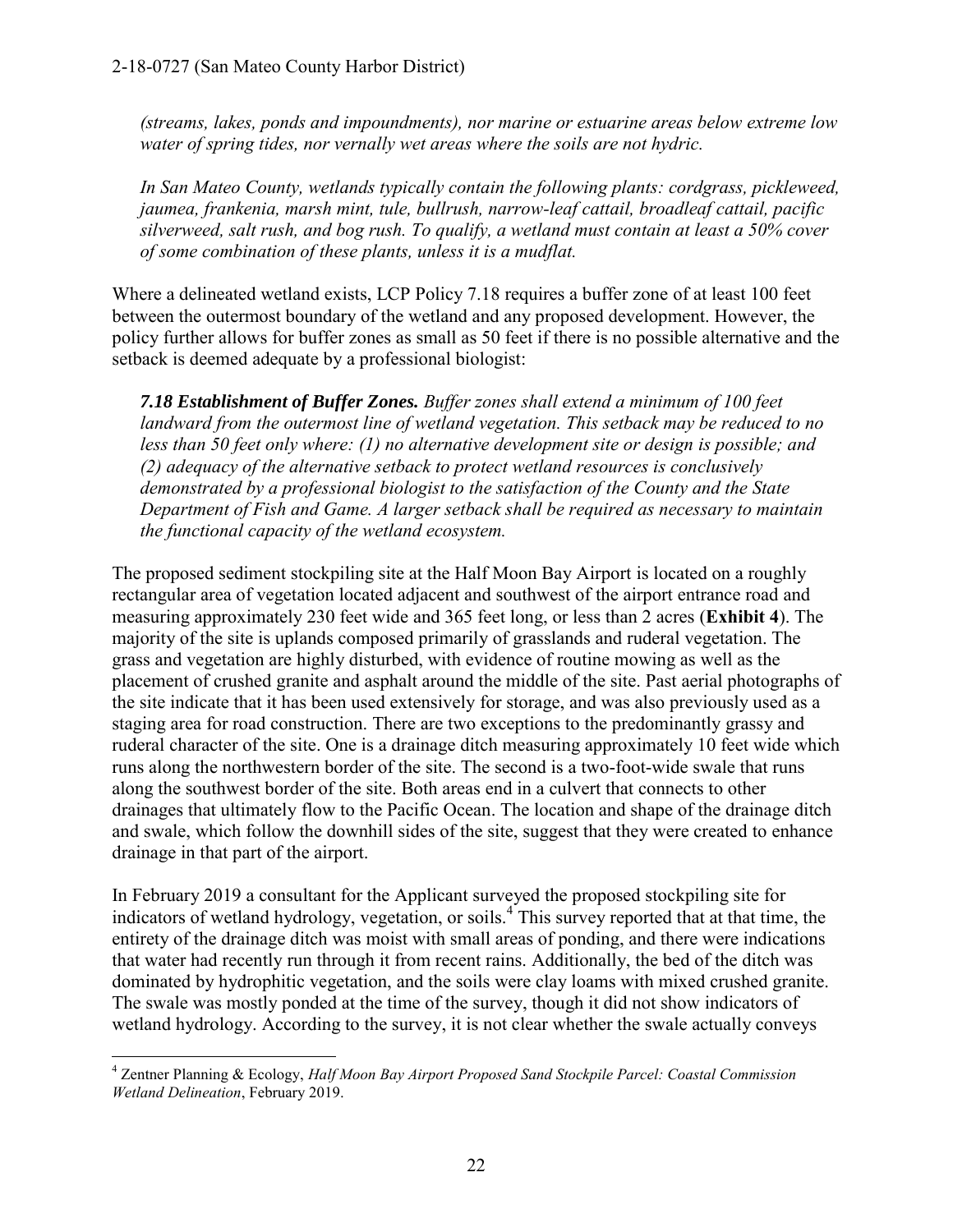water into the adjacent culvert. However, it appears to pond water or to remain saturated for a sufficient amount of time to be considered a wetland under a one-parameter definition as the substrate is predominantly non-soil (crushed granite and asphalt) and is saturated with water. Therefore, both the drainage ditch and the swale qualify as a wetland under the Coastal Act and the Coastal Commission's regulations.

The proposed project would transport the dredged, dewatered sand in trucks from the boat launch parking lot dewatering site approximately 1.5 miles to the airport stockpiling site via Highway 1 (**Exhibit 2**). The trucks would enter the airport from Highway 1 via the airport's entrance road, drive west to the stockpiling site, and would access the site from the northeast corner (**Exhibit 5**). Stockpiling would occur in an area 100-by-125 feet toward the northeast corner of the site, away from the drainage ditch and swale (**Exhibit 5**). Sand would be placed over a waterproof membrane, covered with sheeting, and contained by hard "K-rail" on all four sides to ensure no water or dredged material is absorbed into the ground or becomes airborne. The distance from the K-rail barrier to the swale would be at least 50 feet, and to the drainage ditch would be at least 100 feet. Given these measures, and considering the highly disturbed nature of the site and the isolated nature of the wetlands, the Commission's Ecologist Dr. Lauren Garske-Garcia, indicates that the proposed project with BMPs will not significantly degrade the drainage ditch or the swale, that it will not significant disrupt marine and wildlife habitat or water circulation, and that the proposed setbacks are appropriate to protect these resources. Therefore, the proposed project is consistent with Coastal Act Section 30231 and 30233(b).

For the proposed project, the Applicant explored numerous alternative sites before selecting the proposed stockpiling site at the Half Moon Bay Airport. The Harbor District began seeking and assessing potential temporary sediment stockpiling sites in late March of 2017 after being notified of the sediment accumulation on the boat launch ramps. Immediately thereafter the Applicant initiated a discussion with Pillar Point Harbor staff, San Mateo County staff, various regulatory agencies, and local stakeholders to identify potential stockpiling sites. Following these conversations, multiple alternatives were assessed in detail by the Applicant. These are briefly discussed below.

#### *Half Moon Bay Airport Alternative*

On August 22, 2017, the Applicant initiated discussions with San Mateo County to potentially use County property near Half Moon Bay Airport. The conversations initially focused on a maintenance yard in the community of Princeton-by-the-Sea, but it was determined that the maintenance yard was not suited for the proposed stockpiling activities. At that time the County suggested Half Moon Bay Airport as a more suitable stockpiling site. After many months of discussion and information requests, the proposed stockpiling site at the airport was identified, though an agreement between the Applicant and the County was delayed due to County staff turnover and other unforeseen circumstances. Ultimately, the San Mateo County Board of Supervisors approved a permit for use of this site on November 13, 2018. As shown in **Exhibit 5**, the proposed stockpiling site at Half Moon Bay Airport provides a 50-foot buffer from the edge of the swale, and a 100-foot buffer from the edge of the drainage ditch.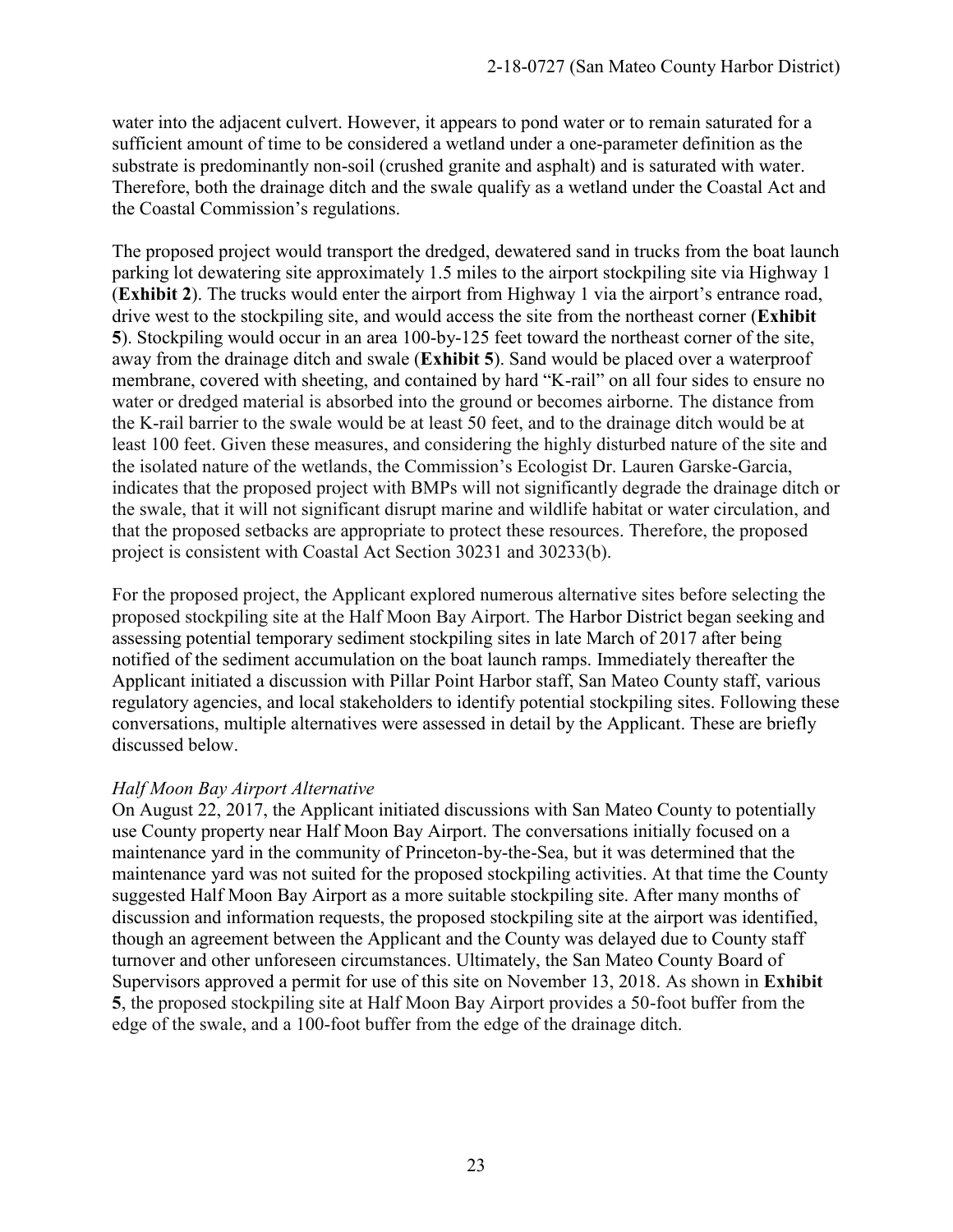#### 2-18-0727 (San Mateo County Harbor District)

#### *Harbor District Property Alternative*

Another alternative involved stockpiling the sediment on property already owned by the Harbor District, which was considered to be a relatively inexpensive and logistically simple alternative. However, upon review it was identified that the only District-owned property with enough space to accommodate the stockpile was the boat trailer parking area at Pillar Point Harbor, located above the launch ramps. Following discussions between the Applicant and Coastal Commission staff, it was determined not to be a feasible site for several reasons, but primarily because the amount of space required for the stockpile would take away from available parking and would therefore interfere with public access. Additionally, since the lot was originally funded by California Department of Boating and Waterways grants funds, it is required to be fully open to the public and not used for other purposes.

#### *Other Private Parcels in Pillar Point Harbor Alternative*

There are several privately-owned vacant lots inside the Pillar Point Harbor area that are large enough to accommodate the stockpile. All of these parcels are owned by a single owner. The Applicant contacted the owner and discussed using the parcels for stockpiling activities. After several discussions, the landowner declined to allow the Applicant to use them for stockpiling.

#### *Granada Community Services District Lot Alternative*

The "Surfers Beach parking lot" is a vacant parcel located across Highway 1 from Surfers Beach owned by the Granada Community Services District (GCSD). This site was recommended as a potential stockpiling site by project engineers and is sufficiently sized to accommodate the stockpile. On May 17, 2017**,** the Applicant submitted a request to the Granada Community Services District to use the lot for temporary sediment stockpiling. The Applicant provided project details to GCSD staff, including construction drawings showing the site footprint and profile, and responded to numerous requests for information. At a GCSD meeting on August 17, 2017, the GCSD Board indicated that they were not willing to allow the Applicant to use the lot as a stockpiling site. The reasons given were that it would cause visual blight to the community and also take away from beach access parking, causing people to park in the local neighborhood.

#### *Overfelt Parcel Alternative*

Local resident Brian Overfelt offered to allow the District to use a long narrow parcel along Highway 1 (across from Half Moon Bay Airport) that is owned by his family. The Applicant evaluated the parcel, but because of the location, the dimensions of the lot, and the lot's proximity to a residential neighborhood, this site was ruled out.

The Commission is mindful of the Applicant's efforts to comply with the policies of the LCP, including Policy 7.18. The design for the proposed stockpiling site complies with the minimum reduced 50-foot buffer zone exception in Policy 7.18. Moreover, the Commission finds that the Applicant thoroughly examined possible alternative stockpiling sites and designs over a period of two years before ultimately selecting the proposed site, and designed the proposed site to provide for the maximum buffers. Additionally, the Commission's staff Ecologist, Dr. Lauren Garske-Garcia, has determined that the proposed setbacks are adequate to protect the wetland resources present. Therefore, in addition to complying with the wetland protection policies of the Coastal Act, the project complies with the relevant policies of the San Mateo County LCP.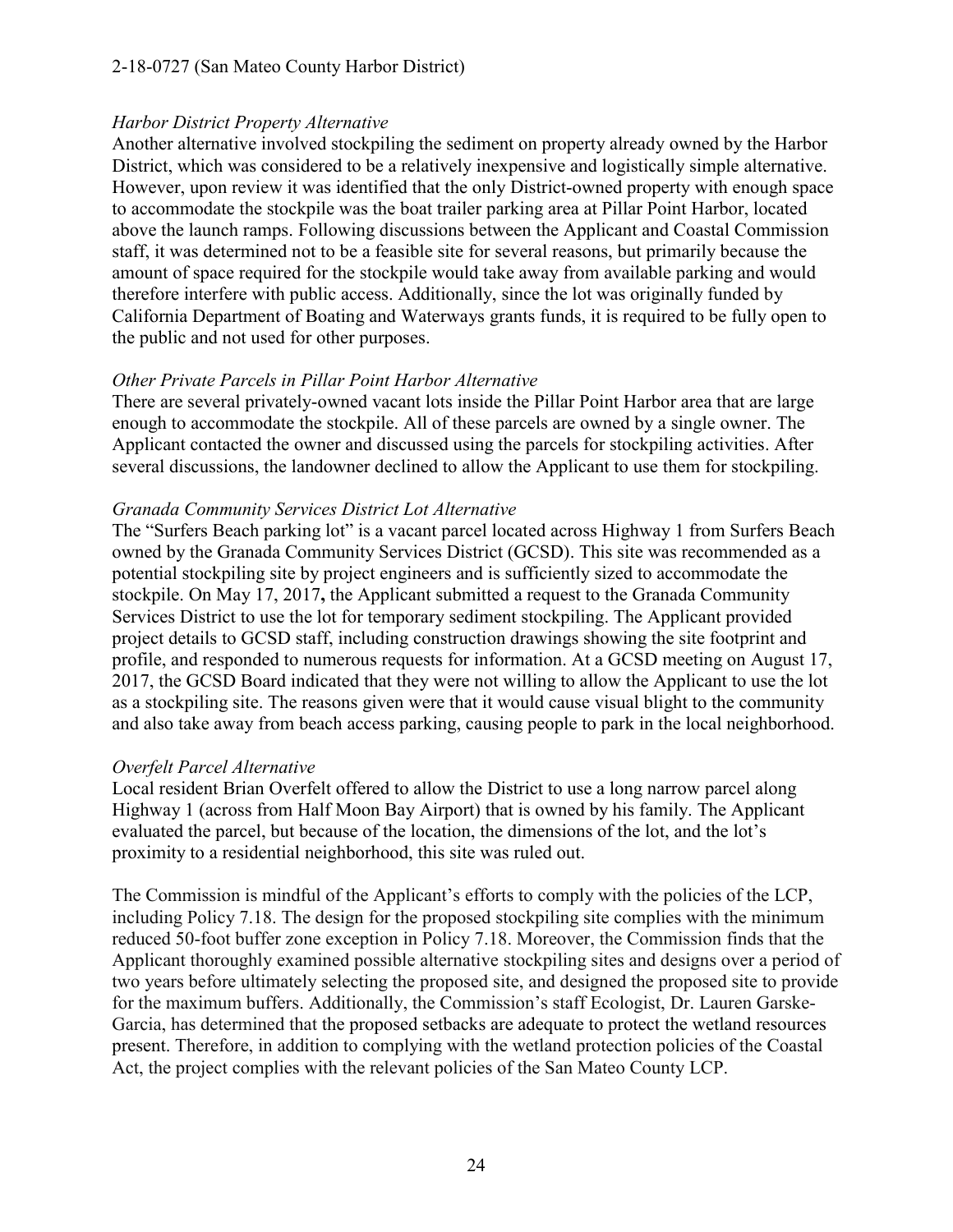### **I. HAZARDS**

In terms of recognizing and assuming the hazard risks for shoreline development, the Commission's experience in evaluating proposed development in areas subject to hazards has been that development has continued to occur despite periodic episodes of heavy storm damage and similar occurrences. Development in such dynamic environments is susceptible to damage due to such long-term and episodic processes. Past occurrences statewide have resulted in public costs (through low interest loans, grants, subsidies, direct assistance, etc.) in the billions of dollars. As a means of allowing continued development in areas subject to these hazards while avoiding placing the economic burden for damages onto the people of the State of California, applicants are regularly required to acknowledge site hazards. Accordingly, **Special Condition 9**  requires the Applicant to assume all risks for developing at this location and indemnify the Commission from any claims arising from construction or operation of the development.

### **J. CALIFORNIA ENVIRONMENTAL QUALITY ACT (CEQA)**

Section 13096 of Title 14 of the California Code of Regulations requires that a specific finding be made in conjunction with coastal development permit applications showing the application to be consistent with any applicable requirements of CEQA. Public Resources Code, Section 21080.5(d)(2)(A) prohibits a proposed development from being approved if there are feasible alternatives or feasible mitigation measures available which would substantially lessen any significant adverse effect that the activity may have on the environment.

The San Mateo County Harbor District, acting as lead CEQA agency, found the Proposed Project to be categorically exempt per CEQA Guideline Section 15304 (as "Minor Alterations to Land"). The Coastal Commission's review and analysis of land use proposals has been certified by the Secretary of the Natural Resources Agency as being the functional equivalent of environmental review under CEQA (Section 15251(c)). The Commission has reviewed the relevant coastal resource issues with the proposed project, and has identified appropriate and necessary modifications to address adverse impacts to such coastal resources. All above findings are incorporated herein in their entirety by reference.

As such, there are no additional feasible alternatives or feasible mitigation measures available which would substantially lessen any significant adverse environmental effects which approval of the proposed project, as conditioned, would have on the environment within the meaning of CEQA. Thus, if so conditioned, the proposed project will not result in any significant environmental effects for which feasible mitigation measures have not been employed consistent with CEQA Section  $21080.5(d)(2)(A)$ .